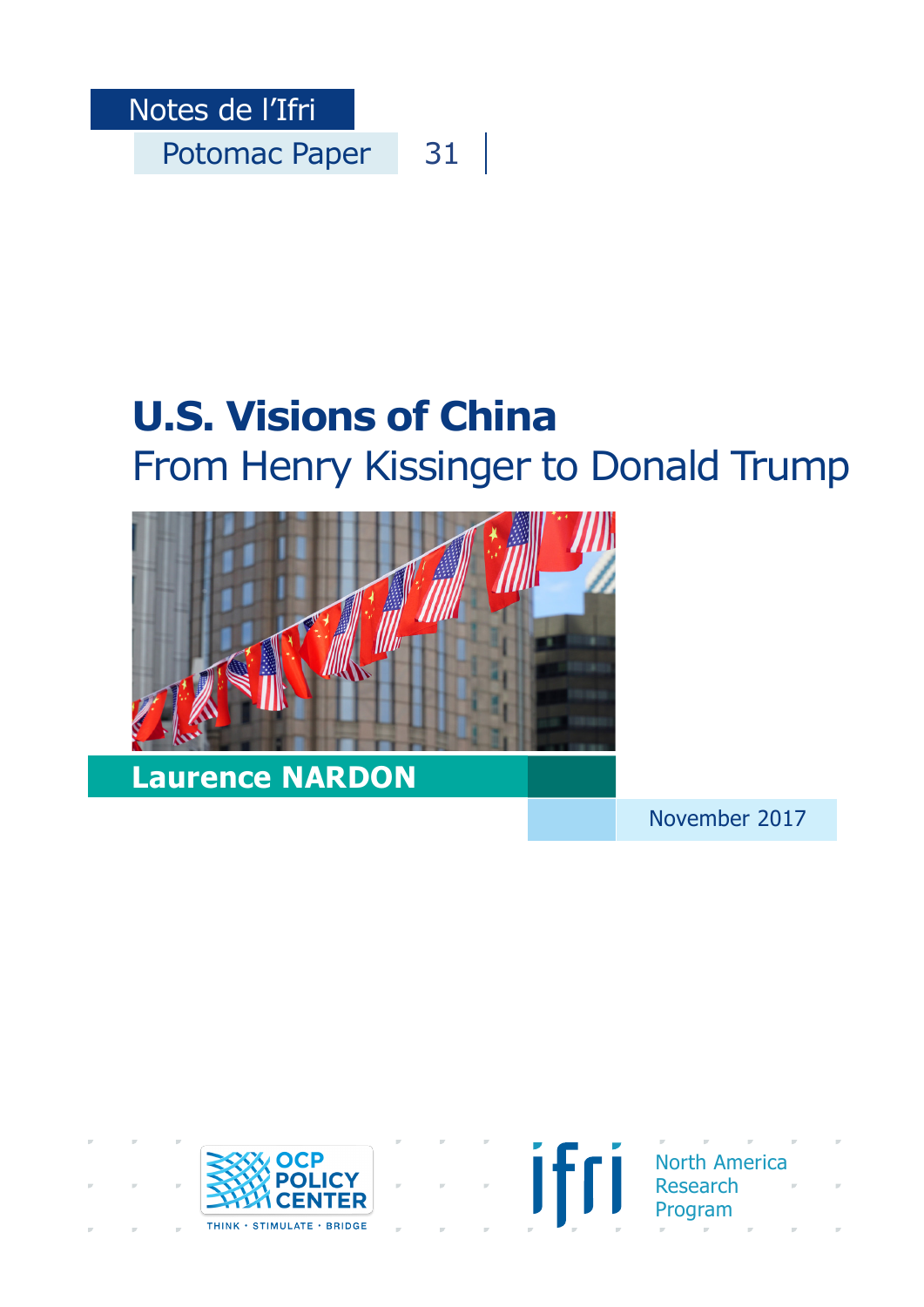Ifri is a research center and a forum for debate on major international political and economic issues. Headed by Thierry de Montbrial since its founding in 1979, Ifri is a non-governmental, non-profit organization. As an independent think tank, Ifri sets its own research agenda, publishing its findings regularly for a global audience. Taking an interdisciplinary approach, Ifri brings together political and economic decision-makers, researchers and internationally renowned experts to animate its debate and research activities. With offices in Paris and Brussels, Ifri stands out as one of the rare French think tanks to have positioned itself at the very heart of European and broader international debate.

**OCP Policy Center** is a Moroccan policy-oriented think tank whose mission is to contribute to knowledge sharing and to enrich reflection on key economic and international relations issues, considered as essential to the economic and social development of Morocco, and more broadly to the African continent. For this purpose, the think tank relies on independent research, a network of partners and leading research associates, in the spirit of an open exchange and debate platform. By offering a "Southern perspective" from a middle-income African country, on major international debates and strategic challenges that the developing and emerging countries are facing, OCP Policy Center aims to make a meaningful contribution to four thematic areas: agriculture, environment and food security; economic and social development; commodity economics and finance; and "Global Morocco", a program dedicated to understanding key strategic regional and global evolutions shaping the future of Morocco.

The opinions expressed in this text are the responsibility of the author alone.

*This study has been carried out within the partnership between the French Institute of International Relations (Ifri) and OCP Policy Center.*

> ISBN: 978-2-36567-842-1 © All rights reserved, Ifri, 2017

#### **How to quote this document:**

Laurence Nardon, "U.S. Visions of China: From Henry Kissinger to Donald Trump", *Notes de l'Ifri*, Ifri, November 2017.

#### **Ifri**

27 rue de la Procession 75740 Paris Cedex 15 – FRANCE Tel.:  $+33$  (0)1 40 61 60 00 – Fax:  $+33$  (0)1 40 61 60 60 Email: [accueil@ifri.org](mailto:accueil@ifri.org)

**Website:** [Ifri.org](https://www.ifri.org/)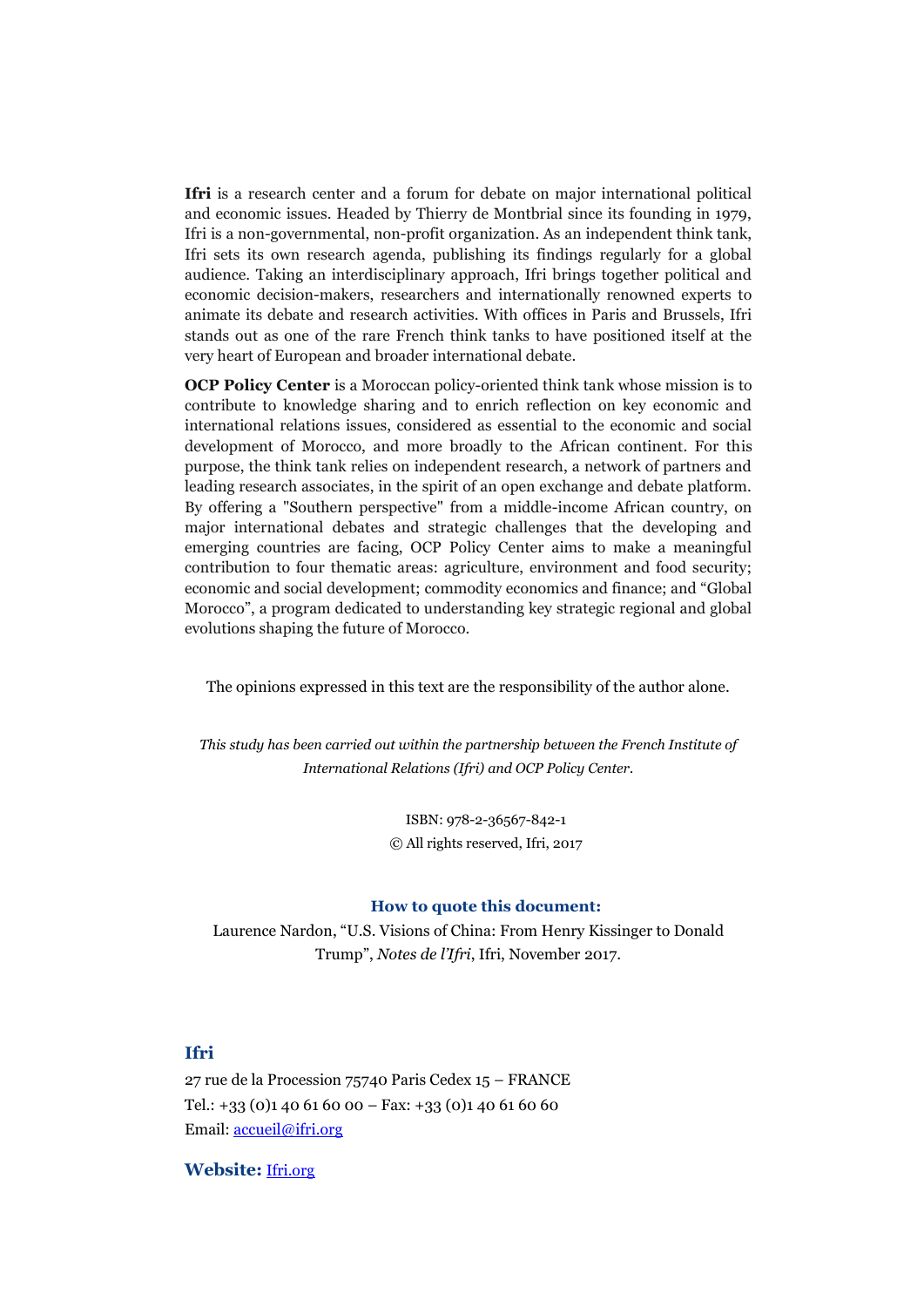### *Potomac Papers*

The North America Program at Ifri publishes a series of online policy papers called "Potomac Papers". They present analyses of U.S. policies, politics and social debates, and are reviewed by experts before publication. They are written either in English or French, with a one-page executive summary in both languages. Dr. Laurence Nardon, Head of the U.S. Program at Ifri, is the editor.

### **Author**

Dr. **Laurence Nardon** heads the Ifri program on North America. She edits and contributes to its collections of online research papers, such as the U.S.-focused Potomac Papers. Laurence is a member of the editorial board of the journals *Politique étrangère* and *The Washington Quarterly*. She also teaches a class on Civil Society in the United States at Institut d'Etudes Politiques de Paris and is a columnnist for the weekly paper Réforme.

Prior to joining Ifri, she was a research fellow at the Ecole des Hautes Etudes en Sciences Sociales (EHESS), then a Visiting Fellow at the Center for Strategic and International Studies (CSIS) in Washington, D.C. from 2001 to 2003.

Laurence Nardon holds a Ph.D. in political science from Université Paris-1 Panthéon-Sorbonne. She studied at the University of Kent at Canterbury after graduating from Institut d'Etudes Politiques de Paris. In the Fall of 2000, she was a Fulbright Scholar at The George Washington University in D.C.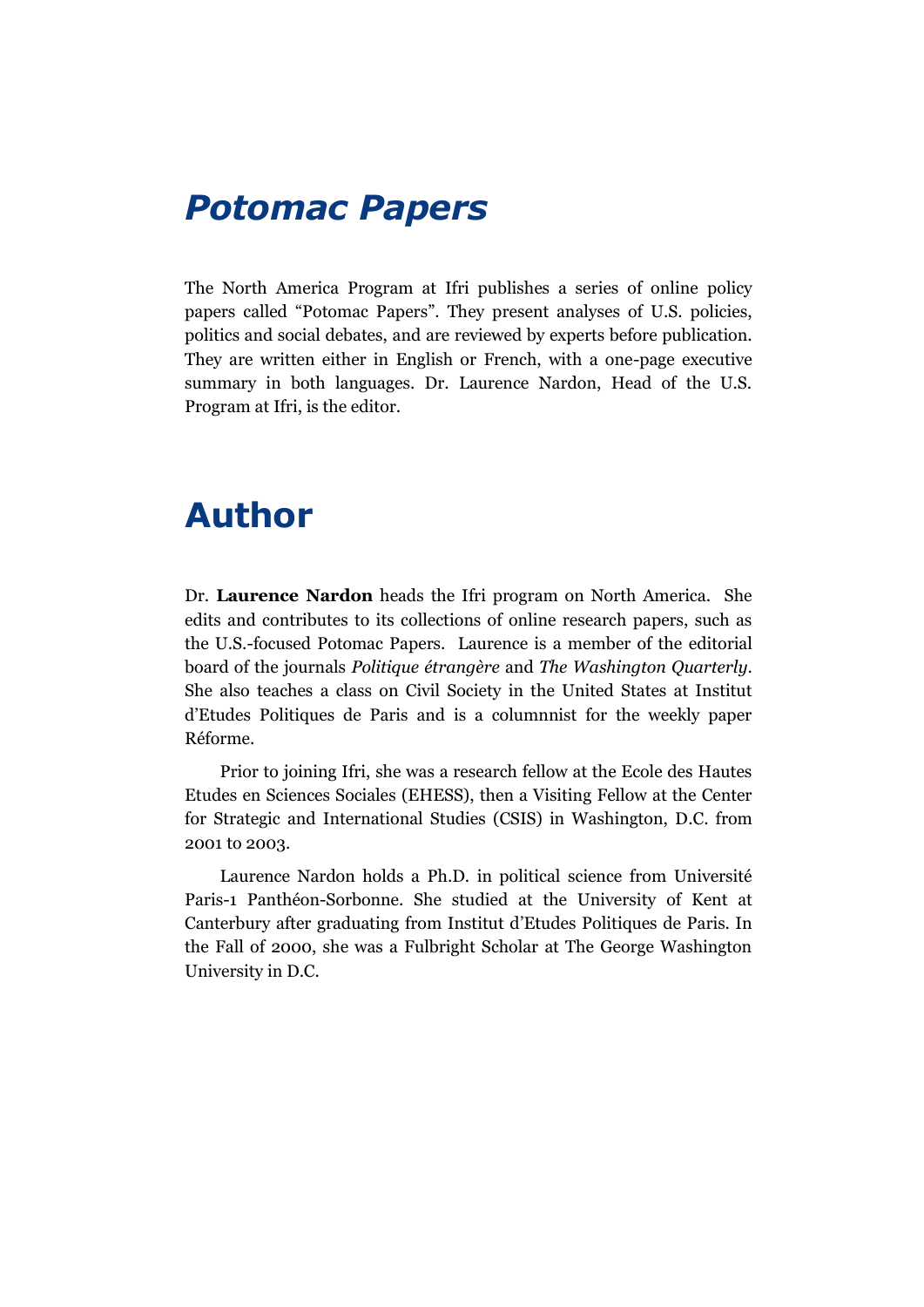## **Table of Contents**

| <b>INTRODUCTION: THE RISE OF CHINA RESONATES</b>                 |
|------------------------------------------------------------------|
|                                                                  |
| THE 1970S: U.S. REALISTS PUSH FOR RAPPROCHEMENT  5               |
|                                                                  |
|                                                                  |
| 2000: CHINA AS A "PEER COMPETITOR" OF THE UNITED STATES 9        |
|                                                                  |
| Will China overtake the U.S. in terms of power and leadership?11 |
| Can China's authoritarian regime become a liberal democracy?13   |
| Is armed conflict between the two countries inevitable?  14      |
|                                                                  |
|                                                                  |
| 2011: IS THE "PIVOT" TO ASIA AN ATTEMPT AT CONTAINMENT?18        |
| 2016: DONALD TRUMP AGAINST CHINA'S FREE TRADE POSTURE  20        |
|                                                                  |
|                                                                  |
| 2017: DESPITE PYONGYANG, A RETURN TO THE ISSUE OF TRADE 25       |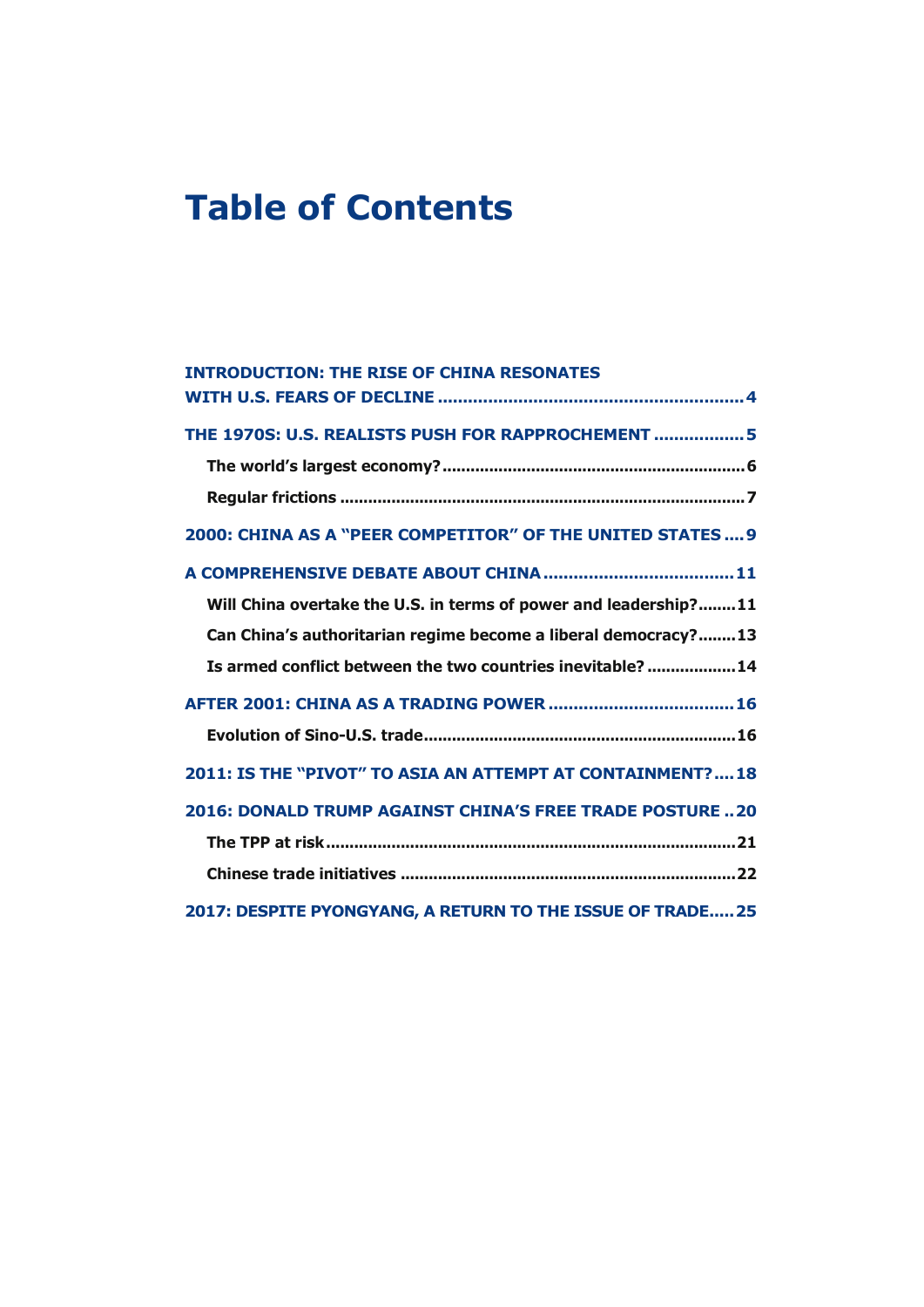## <span id="page-4-0"></span>**Introduction: The Rise of China Resonates with U.S. Fears of Decline**

Chinese power continues to grow both militarily and economically: its disputed territorial gains in the South China Sea are complemented by its extensive investment initiative in the New Silk Roads through the Eurasian continent. <sup>1</sup> Although the United States remains ahead of China in terms of global power, whether in terms of their armed forces, their per capita GDP, or their cultural influence in the world, they are also subject to "imperial fatigue" and the fear of decline. Therefore, they are watching developments and progress in China anxiously.

Since the 1970s and even more so since the fall of the USSR, the U.S. political and strategic debate has seen realists and idealists, pessimists and optimists, clash about the attitude to adopt *vis-à-vis* this major 21st century player. For its part, the federal government swings between firmness and dialogue with Beijing, while striving to reassure U.S. allies in the region.

During his campaign, Donald Trump made aggressive remarks about China, and accused it of manipulating its currency and deindustrialising the United States through social *dumping*. The candidate never mentioned the human rights abuses which China is accused of, demonstrating his realist view of U.S. foreign policy. Since he took office, President Trump has swung between great friendliness during his meeting with his counterpart, Xi Jinping at Mar-a-Lago in April 2017, and a return to aggressive tweets during the summer, accusing China of failing to properly manage its North Korean ally. During his major tour of Asia in November, he re-emphasised the need to rebalance trade relations between the two countries. This requirement, which replaces his predecessor's "pivot" policy to Asia, seems to summarise the new administration's strategy to date.

Therefore, the various political and strategic approaches developed by the United States up to now need to be retraced, both to analyse the nature of Chinese power and to define what the United States' attitude should be towards it.

<sup>1</sup>. "*One Belt, One Road"* (OBOR) project. The project's official name now is "Belt and Road Initiative".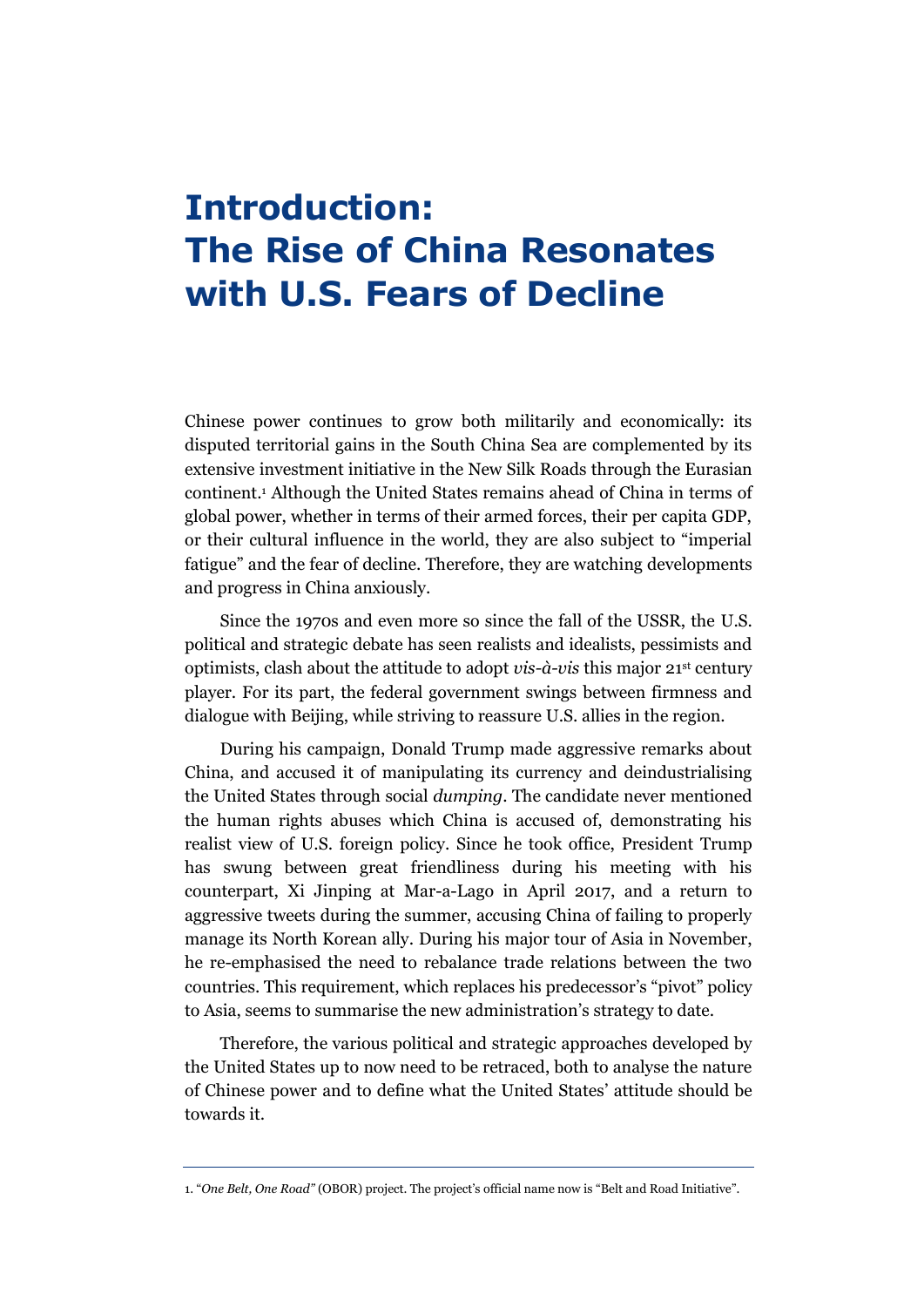## <span id="page-5-0"></span>**The 1970s: U.S. Realists Push for Rapprochement**

For a long time, the United States refused to recognise China's communist government, which was proclaimed in 1949, maintaining their preference for the government in exile in Taiwan. Diplomatic relations, which were initiated by the Nixon administration's ping-pong diplomacy, were gradually instituted in the 1970s, leading to President Carter's recognition of the one-China policy and the establishment of diplomatic relations in 1979. It was on this date, and when Deng Xiaoping's China embarked on economic reforms, that trade really started between the two countries. At the same time, China obtained wider international recognition. In October 1971, with Resolution 2758, the Beijing government replaced the Taiwanese government in all of the United Nations' (UN) bodies, and in particular in the Security Council. 2

Henry Kissinger's ideas and influence were decisive in this diplomatic development. Kissinger, who was National Security Advisor and then Secretary of State under Presidents Richard Nixon and Gerald Ford, is a firm supporter of the realist school of international relations. He believed China to be an emerging power from the 1960s. This inevitable development should not be fought against, but rather used: the United States had to move closer to China to jointly counter the Soviet threat and to disengage from the war in Vietnam. This is how he made his first trip in secret in July 1971, and then organised President Nixon's trip in February 1972.

Kissinger's preference for a pragmatic relationship, open to dialogue and compromise, and downplaying, if necessary, the demands for democratic values, has remained the same since that time, as his later writing has shown. 3

Two very important elements fell into place at that time, which would form a lasting background to the U.S. debate about China up to now: on the

<sup>2.</sup> President Roosevelt had insisted that China should be granted a permanent seat on the Security Council in 1945. When the Communist Party seized power in 1949, it was the government in exile in Taiwan which continued to occupy the seat until 1971.

<sup>3.</sup> For example, see H. Kissinger, *On China*, London, Penguin Press, 2011, and H. Kissinger, "The Future of U.S.-Chinese Relations: Conflict is a Choice, not a Necessity", *Foreign Affairs*, March-April 2012, available at[: www.foreignaffairs.com.](https://www.foreignaffairs.com/articles/china/2012-03-01/future-us-chinese-relations)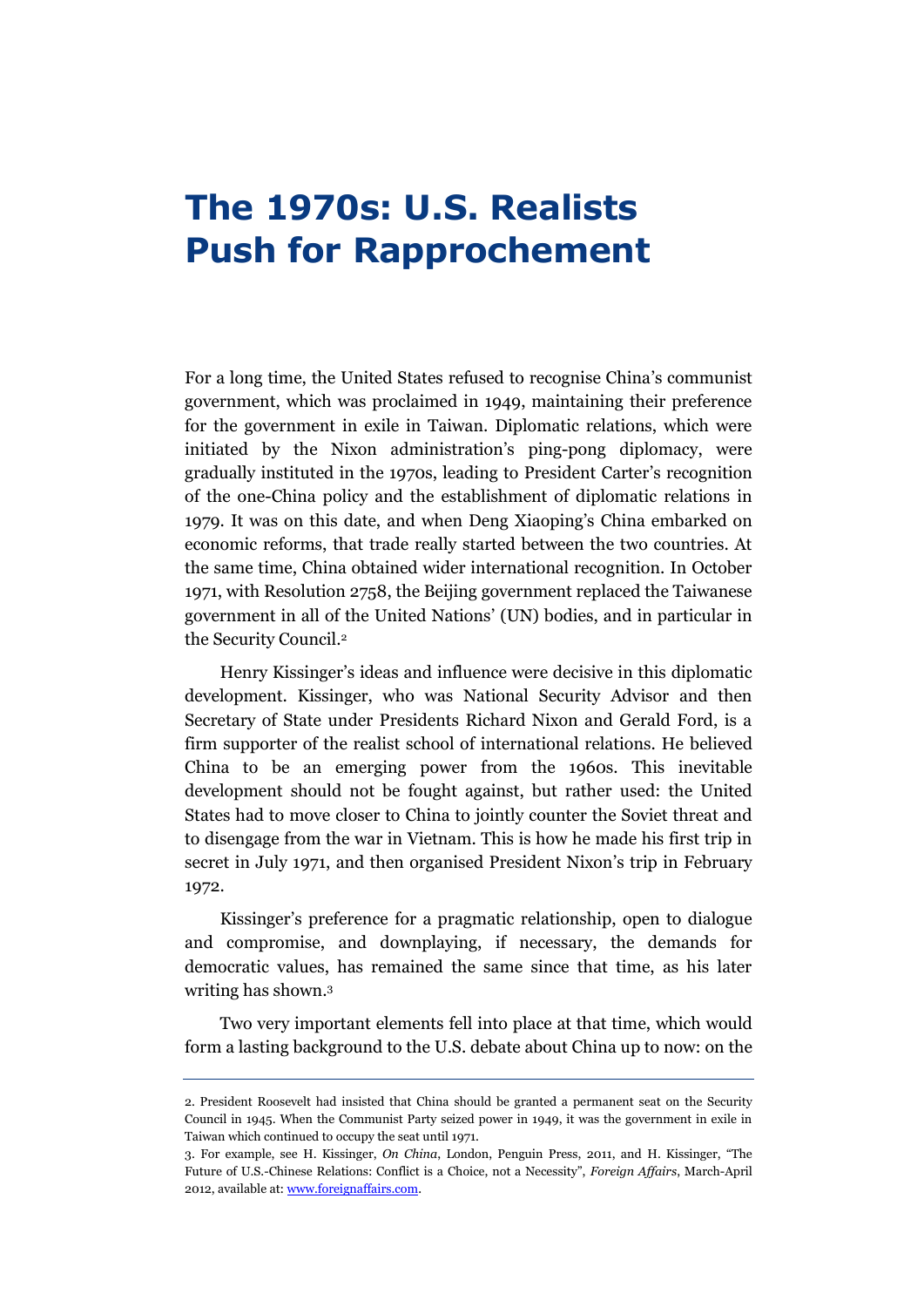one hand China's amazing economic transformation and on the other, the permanent friction caused by the Beijing government's human rights abuses and the latter's perception of an overly active U.S. military presence in Asia-Pacific.

#### <span id="page-6-0"></span>**The world's largest economy?**

The rapprochement between the United States and China in the 1970s was accompanied by tremendous economic development in the country. According to the World Bank, which has been collecting data on China since 1961, the country's GDP grew exponentially. It doubled every ten years between 1965 and 1995 (\$ 70.5 billion in 1965; \$ 163.5 billion in 1975; \$ 309.5 billion in 1985 and \$ 734.5 billion in 1995), and then tripled between 1995 and 2005 (\$ 2,286 billion in 2005) and increased fivefold between 2005 and 2015 (\$ 11,060 billion in 2015).

The per capita GDP rose from less than \$ 100 in 1965 to more than \$ 8,000 in 2015, resulting in the emergence of an extensive, consumerorientated and urbanised middle class. The disastrous consequences in ecological terms are nowadays leading China to become involved in environmental protection policies – it confirmed in June 2017 that it would uphold the commitments made when the Paris Climate Agreement was signed. The economic downturn that China has been experiencing since 2014 in terms of industrial production, investment in fixed capital and household consumption, against a background of massive debt, is the secondary downside in this picture of economic success. 4

According to data from the International Monetary Fund (IMF), China is now the world's second largest economy, with a GDP of \$ 12,362 billion, behind the United States (\$ 19,377 billion) and ahead of Japan (\$ 5,106 billion). However, if we compare the GDPs expressed as purchasing power parity (PPP), China became the world's largest economy in 2014. Its GDP-PPP is  $$ 23,066$  billion in 2017 as opposed to  $$ 19,377$  billion for the United States. 5

<sup>4</sup>."Le ralentissement de l'économie chinoise se confirme", *Les Échos*, 14 September 2017, available at: [www.lesechos.fr.](https://www.lesechos.fr/monde/chine/030562834706-le-ralentissement-de-leconomie-chinoise-se-confirme-2114234.php)

<sup>5.</sup> Figures available at[: www.imf.org.](http://www.imf.org/external/datamapper/PPPGDP@WEO/OEMDC/ADVEC/WEOWORLD)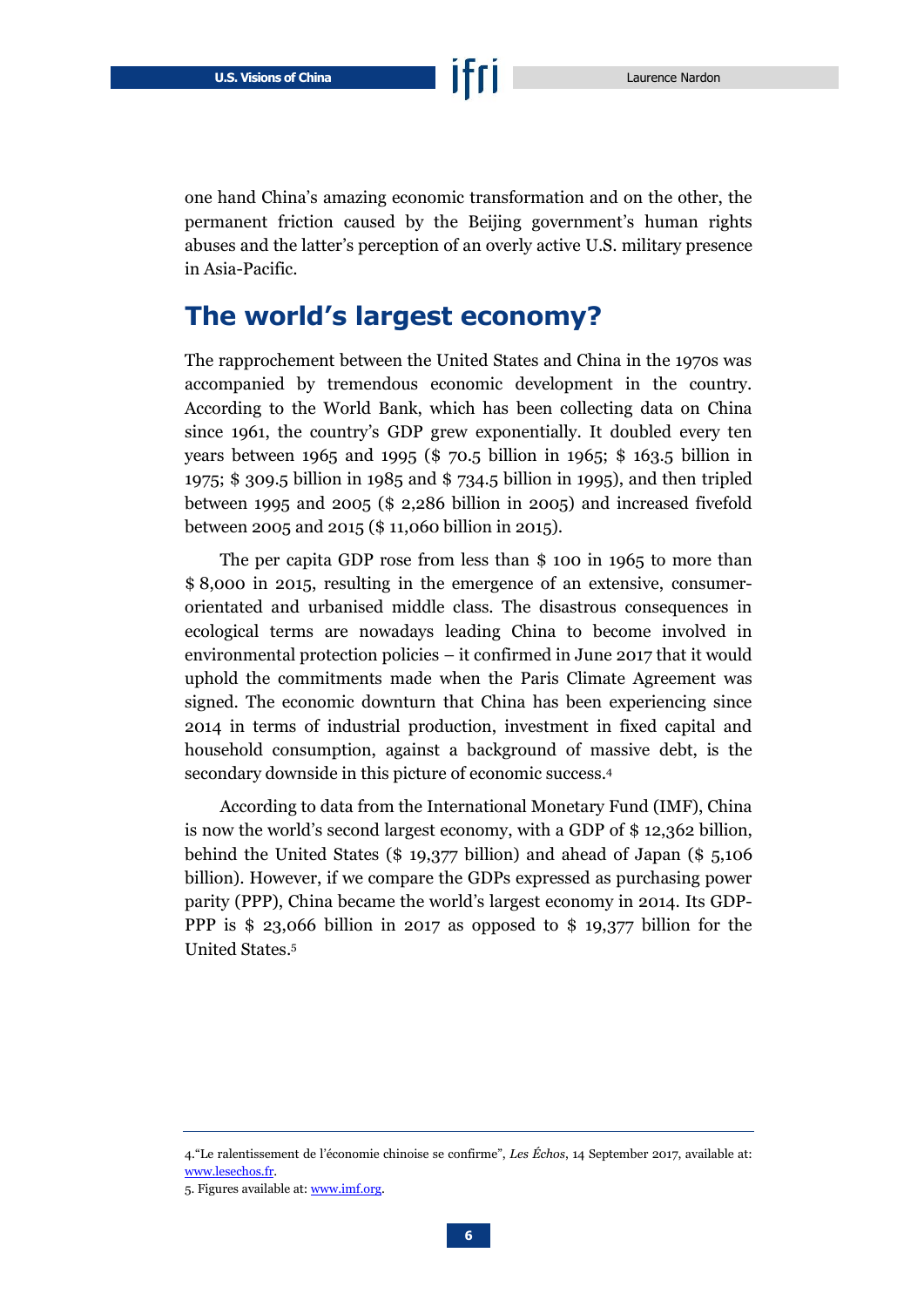#### <span id="page-7-0"></span>**Regular frictions**

#### *Human rights abuses*

The disagreements between the United States and China have however never been permanently stopped, particularly on issues of respecting the rule of law and human rights.

So, in the aftermath of the Communist regime's crackdown on the Tiananmen Square uprising in June 1989, President George W. Bush suspended U.S.-Chinese military relations and some technology transfers. These measures were confirmed in July 1989 by Congress. The export control of defence or dual-use equipment (civil and military) is still in place today.

Similarly, U.S. officials regularly raised the issue of opponents of the Beijing regime and did not hesitate to welcome the latter to the United States. The leader of the 1989 student movement, the dissident Chai Ling, managed to escape in April 1990 and moved to Paris. She subsequently accepted a scholarship to Princeton University and obtained an MBA from Harvard Business School in 1998. Similarly, her fellow student, Li Lu, left China after Tiananmen and went to study at Columbia University. The activists, Wei Jingsheng and Wang Dan, also moved to the United States in 1997 and the militant Chen Guangcheng in May 2012.

Hence, U.S.-Chinese relations provide at the same time an always reliable test of U.S. governments' attitudes to issues of respecting the rule of law and human rights. Some presidents are sensitive about these issues, while others are more pragmatic.

#### *China's siege mentality*

From the Chinese point of view, the U.S. military presence in Asia is perceived as a threat on all fronts. China is faced with the United States' allies or partners all along its maritime borders: South Korea, Japan, Taiwan, the Philippines, Singapore and Vietnam host around 60,000 U.S. soldiers. The U.S. 7<sup>th</sup> Fleet, managed from Yokosuka Naval Base in Japan, with Naval Base Guam among its home ports, patrols just beyond Chinese territorial waters. The presence is the same along its land borders: Afghanistan, Pakistan, Mongolia and India are friends or even allies of the United States.

This presence may be invasive. Consequently, on 1 April 2001, a U.S. signals intelligence aircraft (SIGINT) collided with a Chinese interceptor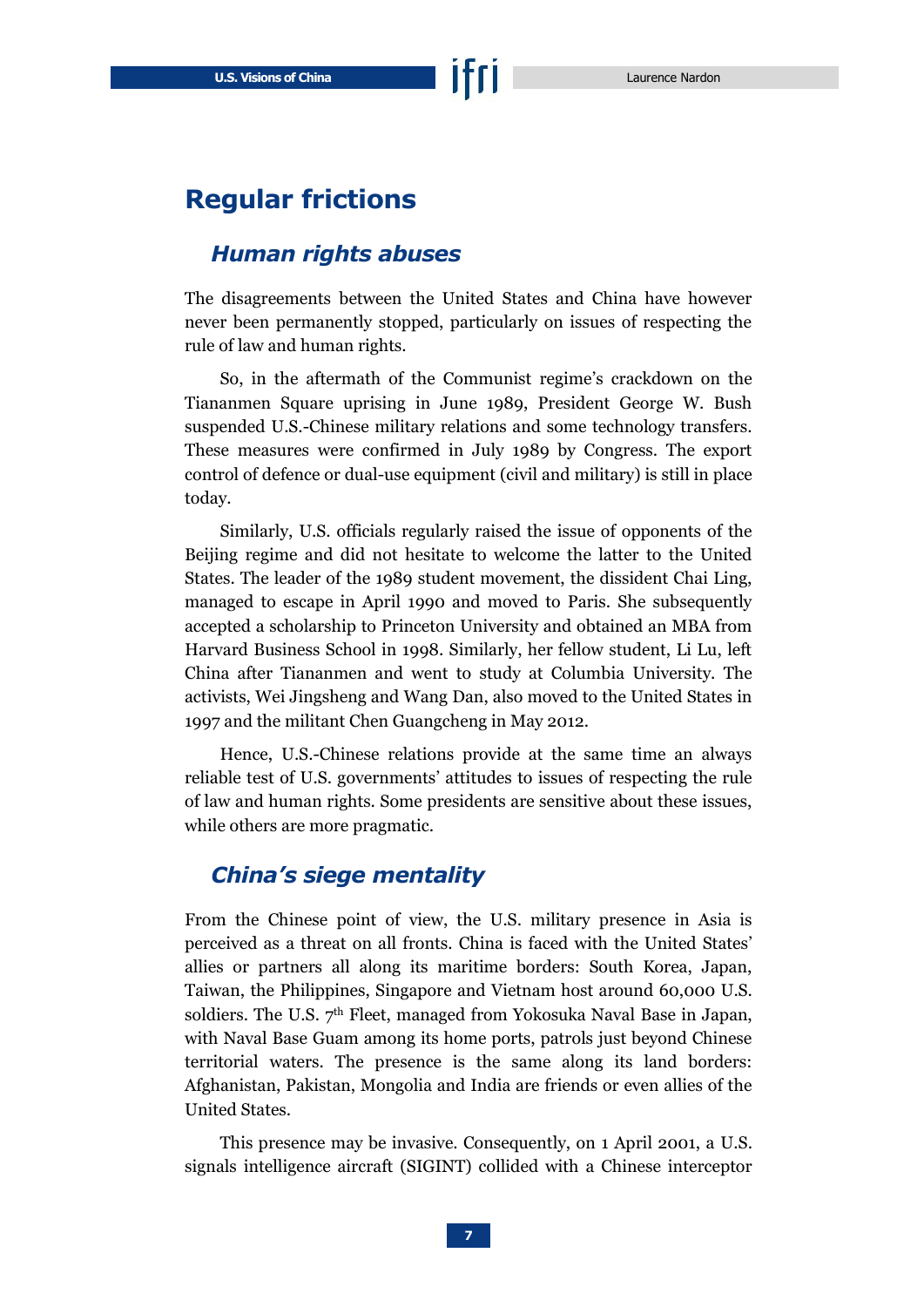fighter jet, 110 kilometres from Hainan island or in Chinese airspace. The Chinese pilot was killed in the accident and the U.S. aircraft was forced to land on the island, where its crew was held for ten days. Two years previously, in May 1999, the Chinese Embassy in Belgrade was mistakenly targeted by the U.S. Air Force in NATO operations in former Yugoslavia, which resulted in the death of three Chinese journalists. Both these episodes brought the tension between the two countries to a climax.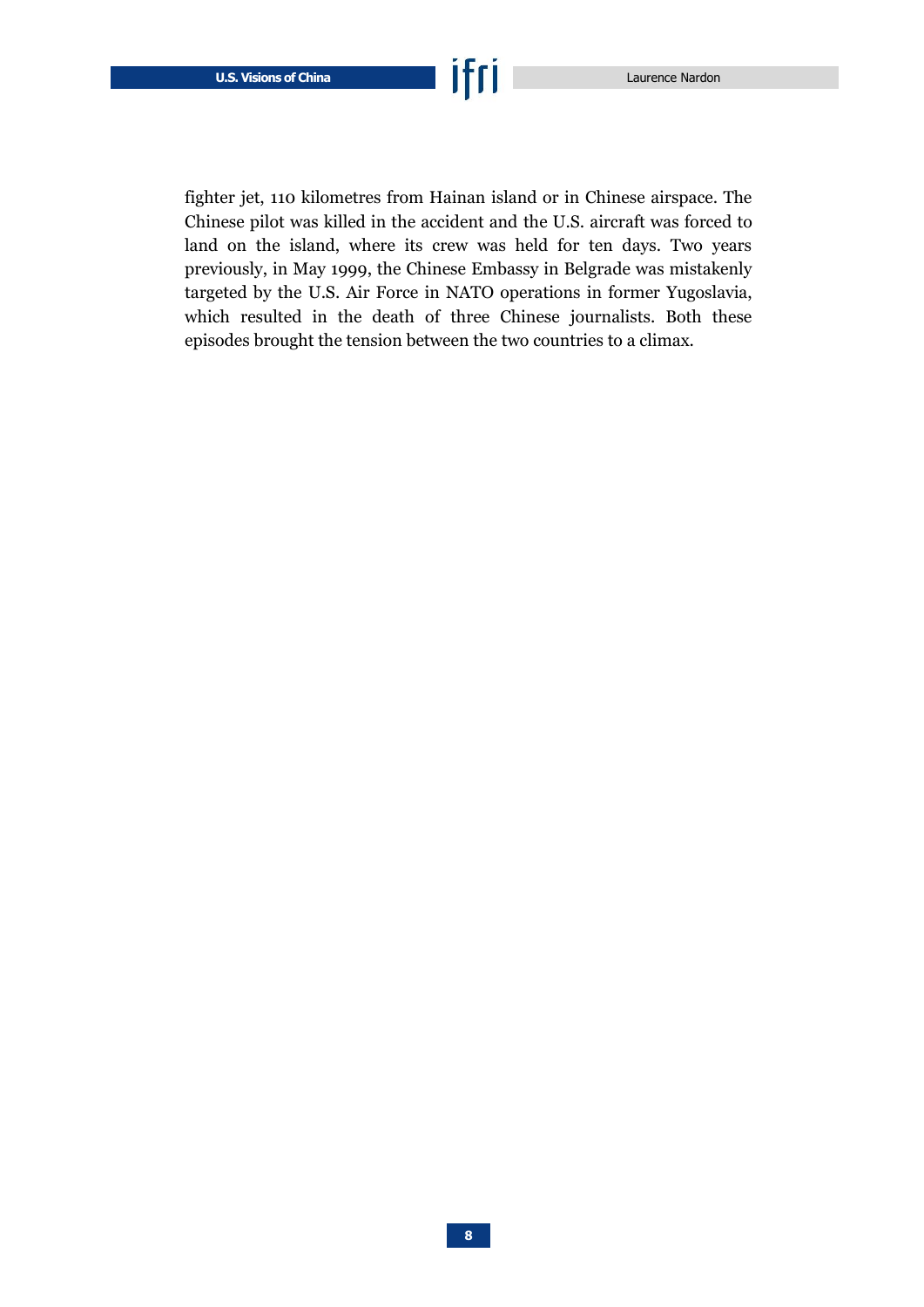## <span id="page-9-0"></span>**2000: China as a "Peer Competitor" of the United States**

Although relations between the two countries are in fact long-standing, 6 equally important is the U.S. debate about the attitude to have *vis-à-vis* China, and the end of the 1990s and the start of the 2000s marked a period of deep concern about this issue. In fact, it was a turning point where Russia had not returned to the world stage and the attacks of September 11, 2001 had not yet taken place, and the U.S. administration saw a new adversary in China, against which it could mobilise its forces and demonstrate its leading role on the world stage. Hence, at this time the debate on the integration of China into international trade emerged simultaneously, as did that of the concept of China as a "peer competitor" in military terms for the United States.

In 1998, the Chamber of Representatives set up a Committee to investigate the truth about possible thefts of U.S. technology carried out by Chinese interests in the military fields. The Cox report, a public version of which was published in May 1999, detailed a systematic espionage system of U.S. military laboratories (particularly that of Los Alamos in New Mexico) over several decades. These activities may have greatly increased China's progress in terms of nuclear weapons and MIRV (multiple re-entry vehicle) technique. 7

Congress then asked the Pentagon to submit an official report every year on the state of the Chinese military threat. In 2002, the Pentagon sent its first report about the developments in Chinese military arsenals, presenting China as a belligerent power with an excessive military budget and aggressive designs in Asia. <sup>8</sup> At the same time, a Congressional Select

<sup>6.</sup> See J. Pomfret, *The Beautiful Country and the Middle Kingdom: America and China, 1776 to the Present*, New York, Henry Hold and Company, 2016.

<sup>7.</sup> *Report of the Select Committee on U.S. National Security and Military/Commercial Concerns with the People's Republic of China*, commonly called the "Cox Report" after the name of the Chairman of the Committee, 25 May 1999.

<sup>8.</sup> *Annual Report on the Military Power of the People's Republic of China*, Report to Congress Pursuant to the FY2000 National Defense Authorization Act.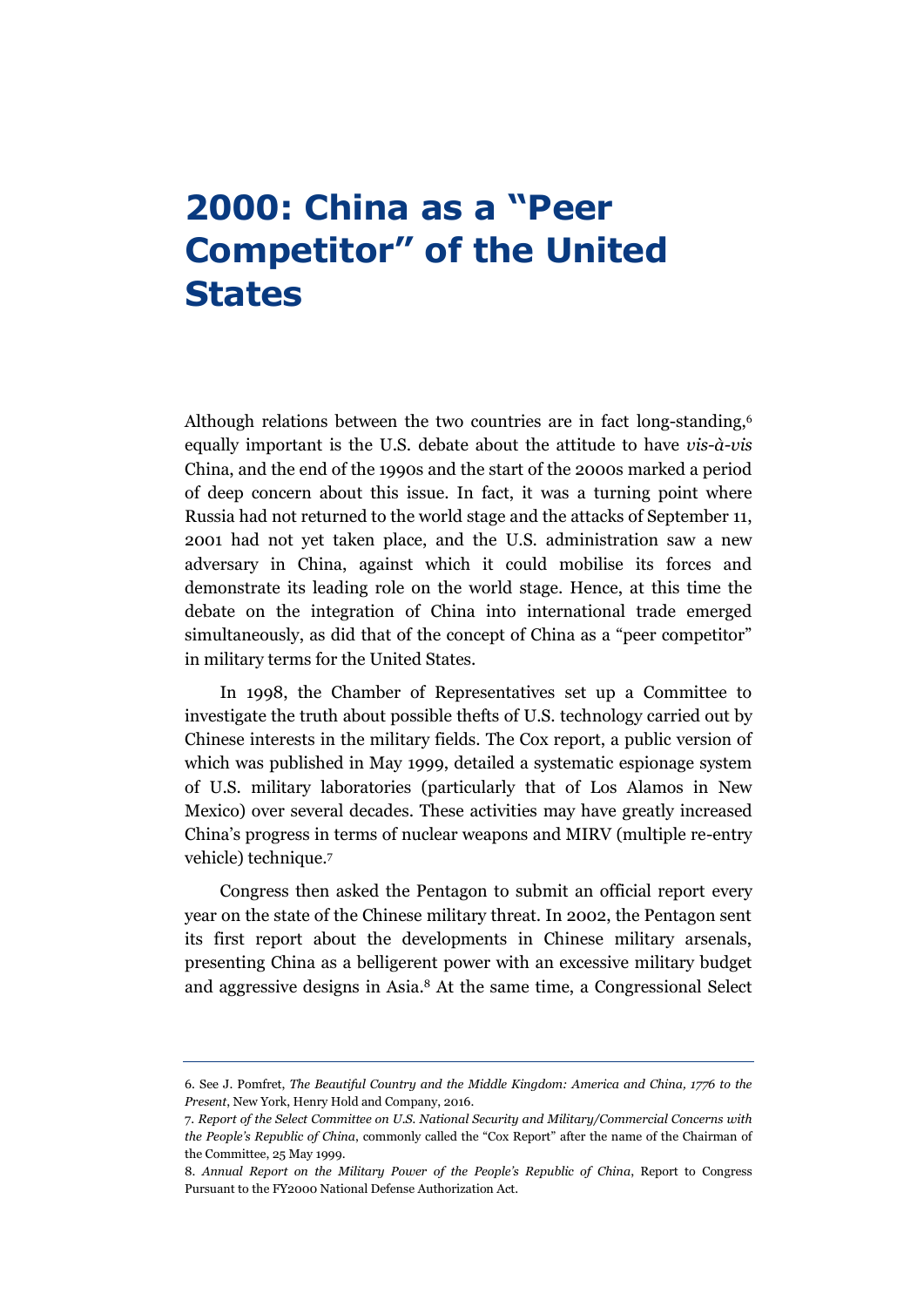Committee, which Republicans and Democrats sat in, published its own equally suspicious report on China<sup>9</sup> .

These official reports were based on strategic literature provided, which from 1998-1999 presented China as a *peer competitor*. In an Air War College study published in July 1999, Lieutenant-Colonel Kathryn Gauthier detailed in an alarming manner, China's technological advances in the nuclear, ballistic, space and IT fields and emphasised the country's hostile intentions. <sup>10</sup> In her conclusion, she nevertheless urged the U.S. government to try diplomatic manoeuvres with China to avoid escalation into armed confrontation. This study presented the first use of the expression *peer competitor*, which would be picked up and defined by the Rand Corporation in a 2001 study.<sup>11</sup>

In a 2001 book, Bill Gertz interviewed the former Ambassador to China, James Lilley, who for his part expressed concern regarding China's nuclear effort – and which, according to him, the Clinton administration ignored during the 1990s<sup>12</sup>: "What the [Clinton] administration has the most difficulty explaining, is the steady and purposeful development of weapons of mass destruction by China, its increased influence in Asia, the modernisation of its armed forces, and the specific objectives that it details in its publications." Thus, political opposition between the Republicans and Democrats in the United States played a significant role in the debate.

And indeed, between Chinese propaganda, which overstated the achievements of the People's Liberation Army (PLA) and the inflated interpretations of them that caused U.S. alarm bells to ring, it was doubtlessly an exaggerated image of Chinese military power which was emerging at this time. Nevertheless, according to the Stockholm International Peace Research Institute *(*SIPRI*)*, China's defence budget increased on average by 15% per year between 1990 and 2010, to reach \$ 144 billion by that date. In 2016, this budget was \$ 215 billion. It was the second largest defence budget in the world behind the United States (\$ 611 billion in 2016), and far ahead of the next quartet, Russia, Saudi Arabia, India and France (between \$ 50 and \$ 70 billion a year each).

<sup>9.</sup> *The National Security Implication of the Economic Relationship between the U.S. and China*, Report of the U.S.-China Economic and Security Review Commission, Pursuant to Public Law 106-398, 30 October 2000/July 2002.

<sup>10.</sup> K. L. Gauthier, "China as a Peer Competitor? Trends in Nuclear Weapons, Space, and Information Warfare", *Maxwell Paper*, No. 18, Air War College, July 1999.

<sup>11.</sup> T. S. Szayna, D. Byman, S. C. Bankes *et al.*, *The Emergence of Peer Competitors: A Framework for Analysis*, Rand Corporation, 2001.

<sup>12.</sup> B. Gertz, *Betrayal: How the Clinton Administration Undermined American Security*, Washington D.C., Regnery Publishing, 2001.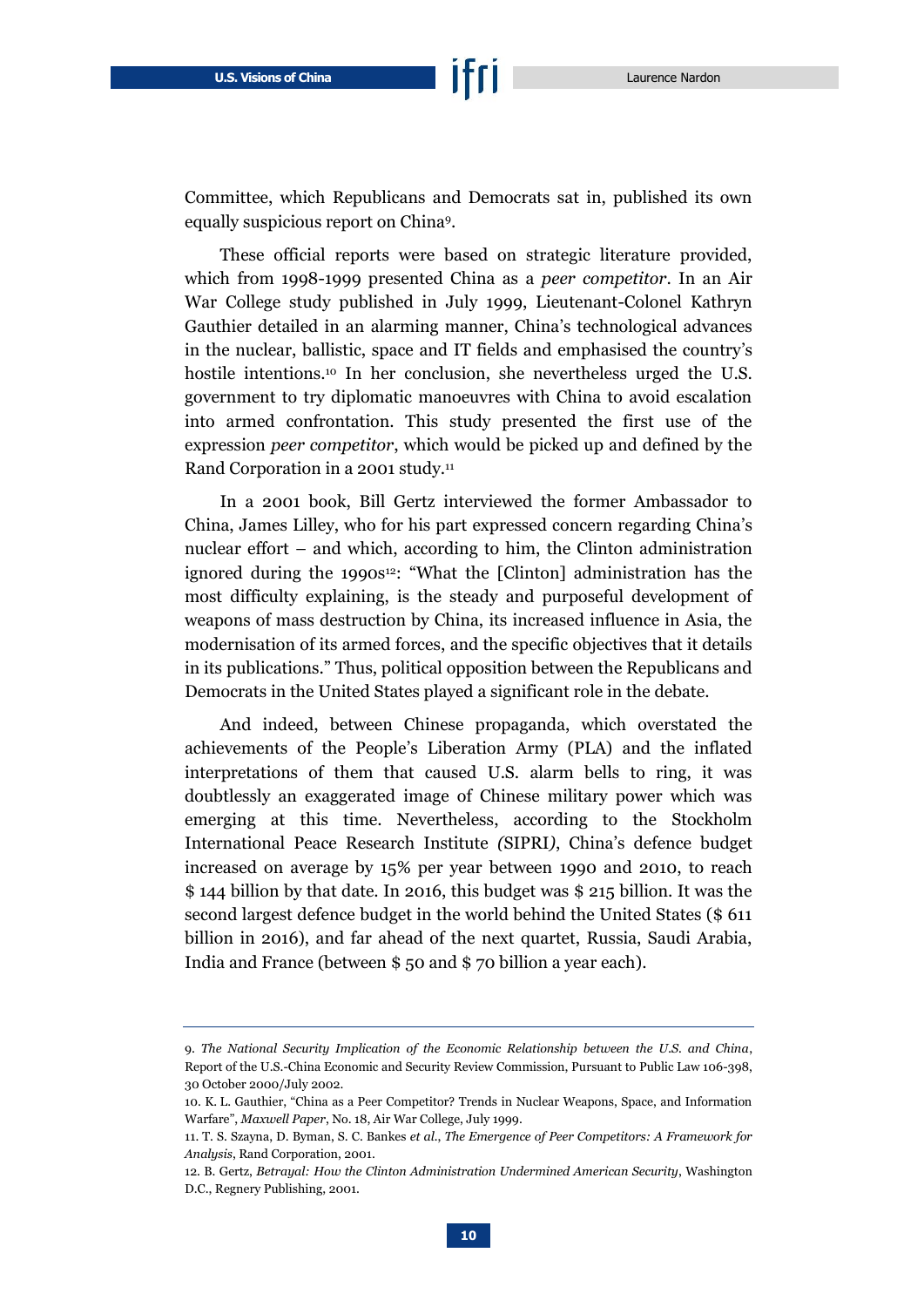### <span id="page-11-0"></span>**A Comprehensive Debate about China**

In the 1990s and 2000s, U.S. foreign policy academics held a particularly structuring debate about the nature of Chinese power, its possible developments, and the type of relations that the United States should establish with it to avoid an escalation leading to conflict. In a long article in 2005, Aaron Friedberg, Professor of International Relations at Princeton, even established a classification of these researchers, academics, journalists, and government officials. <sup>13</sup> As with other major foreign policy issues, progressive thinkers (*liberals*) emerged, who were particularly interested in the country's democratisation process; realists who based their assessment primarily on China's intentions and military capabilities; and "constructivists" who based their analysis of U.S.-Chinese relations on belief systems ("socially constructed") at work in both countries and likely to promote rapprochement or not. Each category was further broken down into optimists and pessimists which gave six categories in total!

On reading their articles and books, we find that their opinions ultimately revolve around three main issues, which are still also important today.

#### <span id="page-11-1"></span>**Will China overtake the U.S. in terms of power and leadership?**

For a very long time, a number of major U.S. academics in international relations have been promoting the idea that China will take over from the United States as the world's leading power. Hence, John Mearsheimer, a professor at the University of Chicago, in his 2001 book, *The Tragedy of Great Power Politics* (W. W. Norton & Company, 2001), explains that China's economic development potential naturally makes it a competing power with the United States: "But if China were to become a giant Hong Kong, it would probably have somewhere in the order of four times as

<sup>13</sup>. A. Friedberg, "The Future of U.S.-China Relations: Is Conflict Inevitable?", *International Security*, vol. 30, No. 2, Autumn 2005.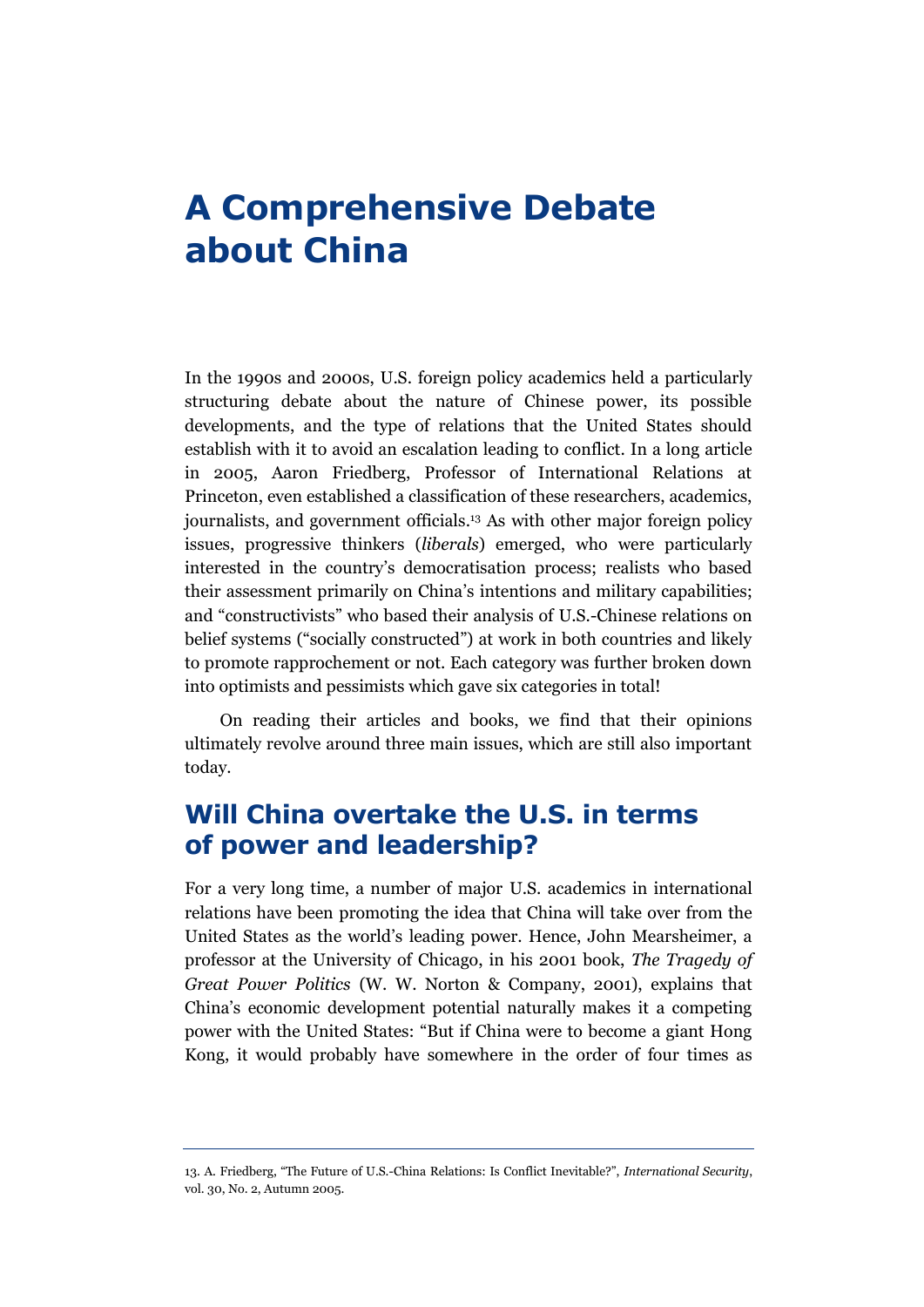much latent power as the United States, enabling it to gain a decisive military advantage over the United States." 14

For proponents of U.S. power, it was obviously necessary to fight such a development. In 1992, the Wolfowitz doctrine had already expressed the idea that after the collapse of the USSR, the United States should especially not let a new superpower emerge against it, in order to preserve its global hegemony. <sup>15</sup> Paul Wolfowitz, the Under Secretary of Defense for Policy and responsible for the paper, was considered a neo-conservative, or at the very least a "hawk" of U.S. foreign policy.

For John Ikenberry, professor at Princeton University, Chinese power will indeed be strengthened in the new century, while the U.S. "unipolar moment" will come to an end. <sup>16</sup> Unlike Wolfowitz, he does not claim to fight this change, which is so natural for a historian of the long term. On the other hand, he is trying to find out if this new hegemonic China will know how to respect the liberal international order established by the United States and its allies after 1945, or if it will destroy it. For Ikenberry, this system must be retained for primarily moral reasons. Indeed, it implies compliance with legal norms and principles of openness conducive to world stability and the happiness of all. China is already benefiting from this, since it follows the rules of free trade. Therefore, Ikenberry dreams of a 21st century in which China would have taken the United States' place at the head of the liberal international order of 1945.

We must then think about the nature of Chinese power as it emerges. Although, its economic and military force is beyond doubt, the deployment of its soft power is less assured. Does China have a liberal project for the world? Not only is China's cultural influence in the world in no way comparable to that of the United States, but it should be noted that so far there has been no Chinese universalist project. For example, China has not announced its will to impose its political model on other countries. It is rather seen as the greatest economic and trading power in the world, on the model of Great Britain in the 19th century.

Its world project is hence limited to controlling the maritime and land routes and to better adapting global governance to its own interests.

<sup>14.</sup> J. Mearsheimer, *The Tragedy of Great Power Politics*, New York, W. W. Norton & Company, 2001. 15. The Wolfowitz Doctrine was the nickname given to the first version of a strategic planning paper: *Defense Planning Guidance for the 1994–99 Fiscal Years*, dated 18 February 1992. This version was leaked in the press and its belligerent and unilateralist tone caused a scandal (P. E. Tyler, "U.S. Strategy Plan Calls for Insuring No Rivals Develop", *The New York Times*, 8 March 1992). A second version, which was toned down, was officially presented in April 1992. It should be noted that Wolfowitz did not explicitly refer to China in this paper.

<sup>16</sup>. J. Ikenberry, "The Rise of China and the Future of the West: Can the Liberal System Survive?", *Foreign Affairs*, January-February 2008.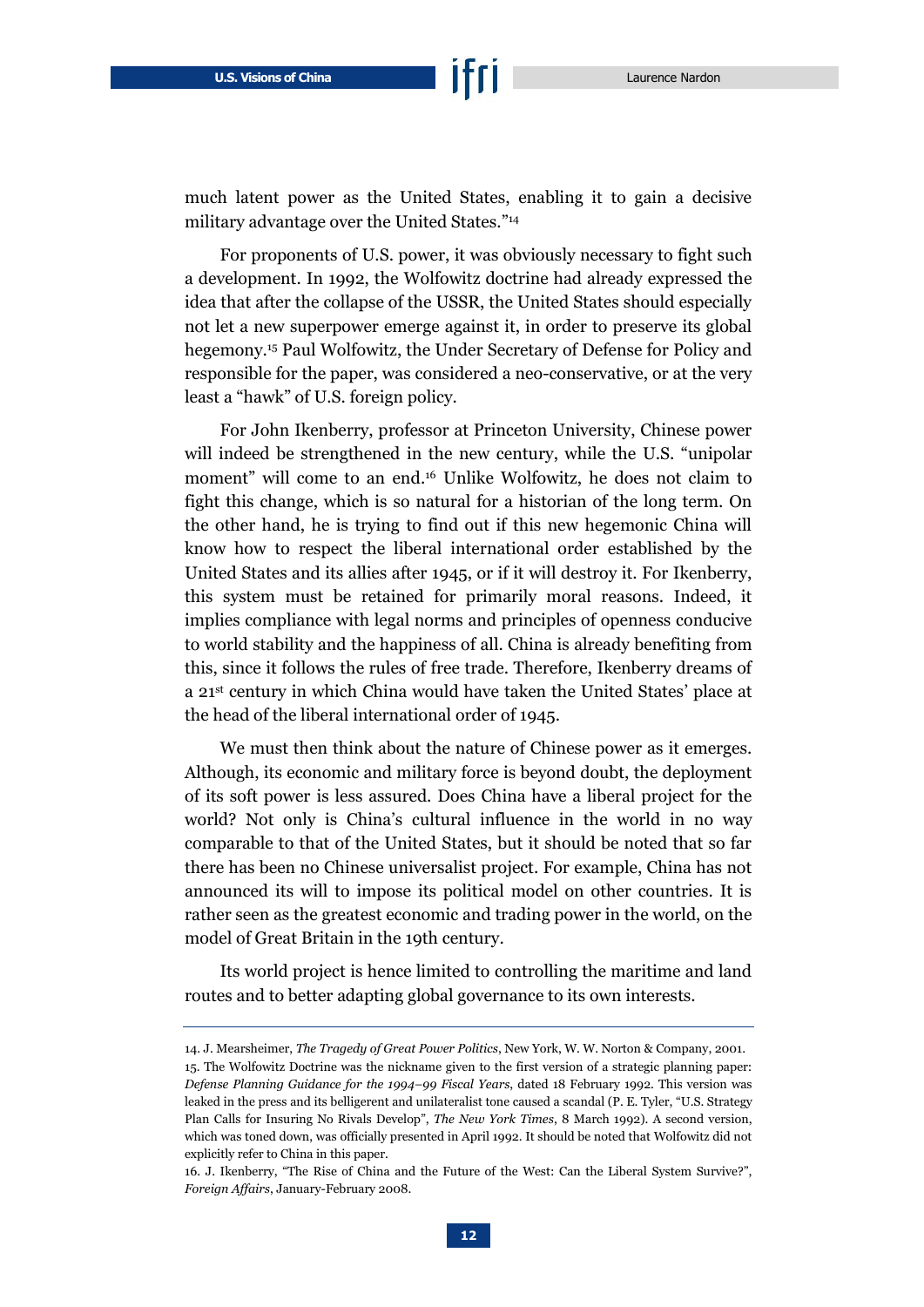Another way to look at this issue of Chinese power is to think that China is developing more as a regional than a global competitor to the United States. In the military field, it is developing so-called *Anti-Access/Access Denial, A2/AD* military capabilities able to keep the United States on its guard in Asia, or even to push it back. So, the United States would act on the world stage, whilst China would be limited to the Asia-Pacific area. <sup>17</sup> However, this approach does not take account of the massive presence of Chinese commercial and economic interests in Africa and Latin America.

#### <span id="page-13-0"></span>**Can China's authoritarian regime become a liberal democracy?**

This second debate is based on the idea, widely held by the most idealistic Western observers, that economic prosperity (often brought about by liberal policies of the so-called "Washington consensus") naturally promotes democratisation. Thus, as the population's standard of living increases, so does the demand for political freedom. The existence of a political opposition in China, which has been harshly repressed by the regime, indeed shows that the possibility of a democratic revolution cannot be completely excluded.

In his latest book, *The End of the Asian Century*, the researcher at the Hoover Institution, Michael Auslin, says that to the contrary the Chinese regime cannot be reformed from within. Like the Soviet Union, any start of change would, according to him, lead to a collapse of the regime. The latter would therefore be braced against any attempt at democratisation. This attitude, because it curbs the dynamism and creativity of Chinese society, will hinder the development of Chinese power and the "Asian century" will end before it will have even begun. <sup>18</sup> Aaron Friedberg goes even further. For him, any co-operative engagement with China would only prolong the existence of the current regime. Yet, the United States' goal must be to achieve a change as quickly as possible in the regime in Beijing to ensure peace because – an article of faith by the researcher – "democracies do not wage war." <sup>19</sup> Consequently, rather than accepting compromises, the United

<sup>17.</sup> See J.-L. Samaan, *La menace chinoise : une invention du Pentagone ?*, Paris, Vendémiaire, 2012; C. Pajon (dir.), J. Seaman, F. Nicolas and A. Ekman, "L'alliance nippo-américaine à l'horizon 2030. Structure, dynamique, évolution", *Études de l'Ifri*, February 2016, available at[: www.ifri.org.](https://www.ifri.org/sites/default/files/atoms/files/lalliance_nippo-americaine_a_lhorizon_2030_0.pdf) 

<sup>18.</sup> M. Auslin, *The End of the Asian Century: War, Stagnation, and the Risks to the World's Most Dynamic Region*, New Haven, Yale University Press, 2017. A critical review of this book was published in the Winter 2017-2018 issue of *Politique étrangère* (vol. 82, No. 4/2017, Ifri, December 2017).

<sup>19.</sup> A. Friedberg, *A Contest for Supremacy: China, America and the Struggle for Mastery in Asia*, New York, W. W. Norton & Company, 2012.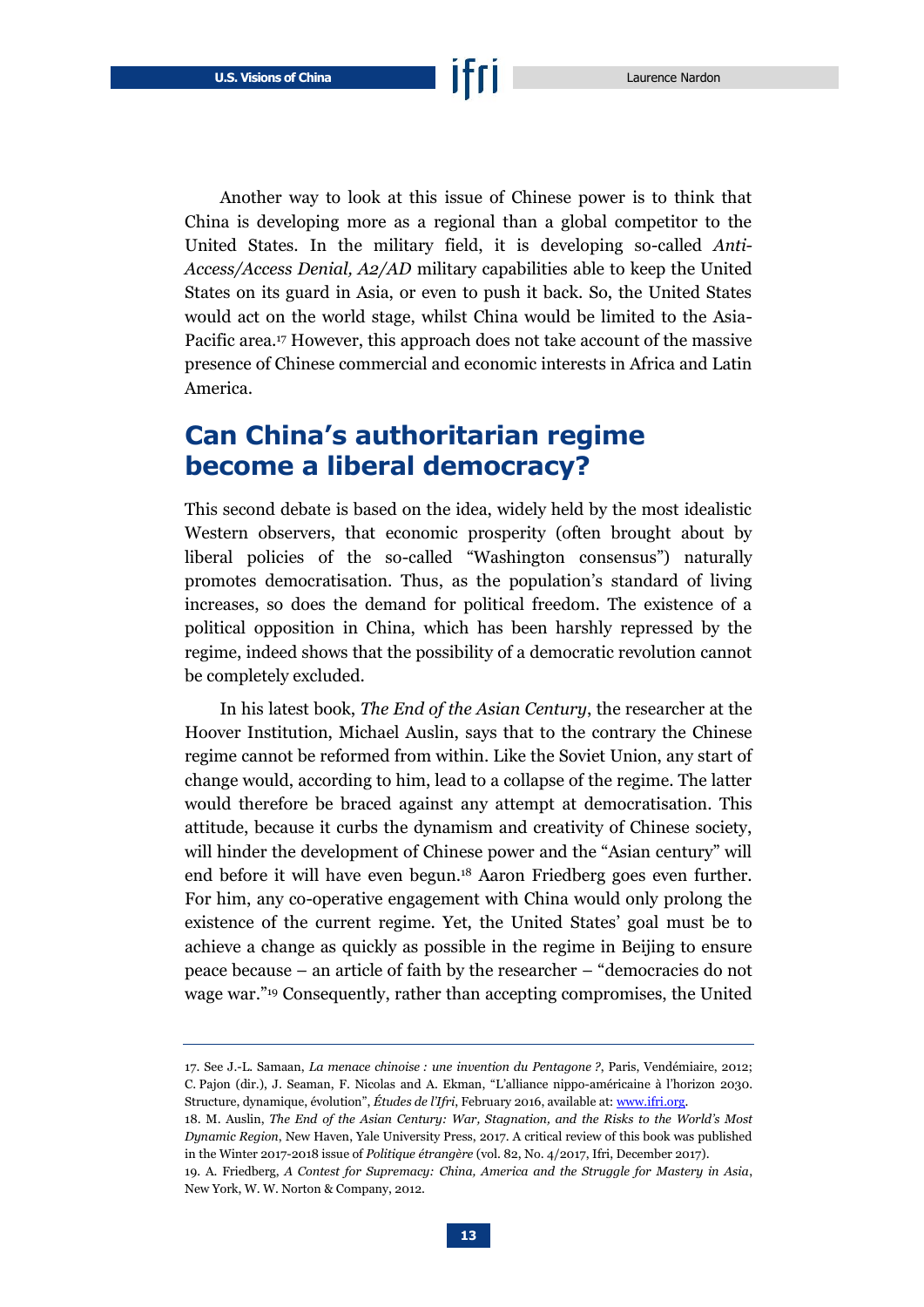States must adopt a firm tone and resolutely deploy its military presence around China.

Kissinger makes completely contrary recommendations. According to him, it is necessary to talk to and co-operate with China, by accepting compromises if necessary. The objective of this "engagement" should not be to encourage liberalisation of the Beijing regime: Kissinger thinks that such an approach by the United States would only turn against them and against Chinese democratic opponents. <sup>20</sup> It is rather to ensure stability in the region that the United States should seek a *modus vivendi* with the authoritarian regime in Beijing as it is. The proponents of realism admit that the Chinese government will not necessarily move towards democracy in the coming years. However, this does not fall within the competence of the United States' moral responsibility.

#### <span id="page-14-0"></span>**Is armed conflict between the two countries inevitable?**

The recent book by Graham Allison*, Destined for War: Can America and China Escape Thucydides' Trap?*<sup>21</sup> (Houghton Mifflin Harcourt, 2017), is inspired by the example of the Peloponnesian War between Sparta, a declining power, and Athens, a rising power, for domination of the Greek world in the  $5<sup>th</sup>$  century BCE. It is usual for declining nations and rising nations to clash with each other for world domination through war. Therefore, it would be normal for China and the United States to be in a conflict situation sooner or later. This pessimistic hypothesis is shared by a number of well-known academics, such as Samuel Huntington, <sup>22</sup> John Mearsheimer<sup>23</sup> and the professor at Princeton Robert Gilpin.<sup>24</sup>

For Kissinger, as well as for other realist academics such as Michael D. Swaine and Charles L. Glaser, <sup>25</sup> such an outcome in the nuclear age must be prevented at all costs. Yet, it is possible to avoid a conflict by establishing sound habits of dialogue with China. The State Department is

<sup>20</sup>. H. Kissinger, "The Future of U.S.-Chinese Relations: Conflict Is a Choice, not a Necessity", *Foreign Affairs*, March-April 2012.

<sup>21.</sup> A critical review of this book was published in the Winter 2017-2018 issue of *Politique étrangère* (vol. 82, No. 4/2017, Ifri, December 2017).

<sup>22.</sup> S. P. Huntington, "America's Changing Strategic Interests", *Survival*, vol. 33, No. 1, January-February 1991, p. 12.

<sup>23.</sup> J. Mearsheimer, *The Tragedy of Great Power Politics, op. cit.*, p. 29-54.

<sup>24.</sup> R. Gilpin, *War and Change in World Politics*, Cambridge, Cambridge University Press, 1981, p. 22-23.

<sup>25.</sup> M. D. Swaine, *America's Challenge: Engaging a Rising China in the Twenty-First Century*, Washington D.C., Carnegie Endowment for International Peace, 2011; C. L. Glaser, "Will China's Rise Lead to War? Why Realism Does Not Mean Pessimism", *Foreign Affairs*, March-April 2011.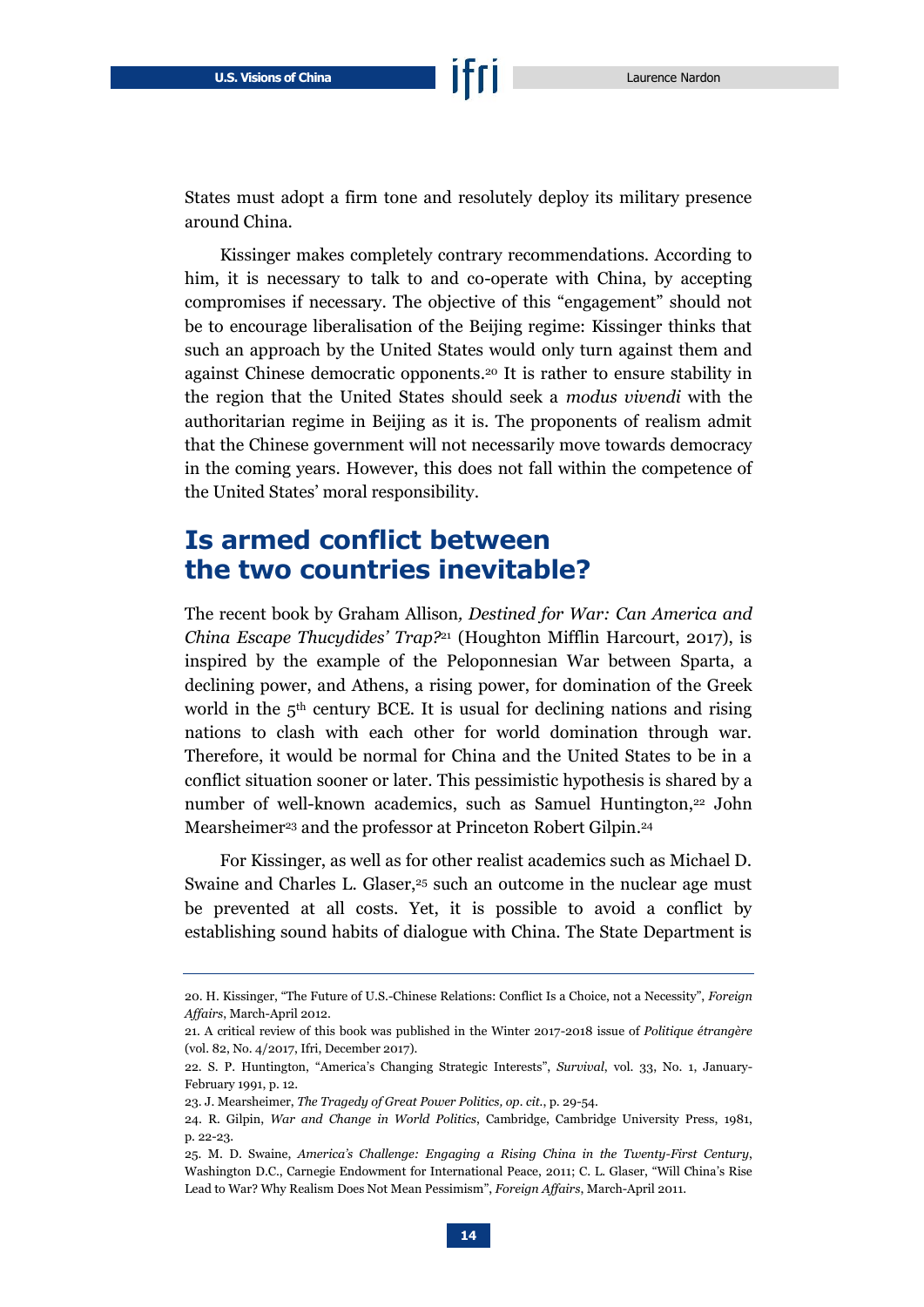actively committed to this approach, since there are now four bilateral "annual dialogues" between the United States and China: the Diplomatic and Security Dialogue, the Comprehensive Economic Dialogue, Law Enforcement and Cybersecurity Dialogue, and Social and Cultural Dialogue. <sup>26</sup> Also, the *Shangri-La Dialogue on Asian Security* can be mentioned, a forum for multi-lateral discussions on regional security issues, organised every year since 2002 by the International Institute for Strategic Studies (IISS) and which about 50 countries take part in, including China. Diplomats are "optimist constructivists" to use Friedberg's categories, since they think that the more you know a foreign partner, the more you appreciate it. The pessimistic trend in international relations, represented in particular by Reinhold Nieburg in the United States, is based on a darker view of human nature and criticises the naive optimism of this belief.

Finally, an entirely different school of thought talks about the inevitability of a conflict between the United States and China. Robert Ross, a professor at Boston College, also believes that Confucian China is a fundamentally conservative power. It will not wish to defy the established order and will engage with considerable reluctance in the path of conflict. 27 China's strong integration in world trade since 2001 reinforces this hypothesis.

<sup>26.</sup> Bureau of East Asian and Pacific Affairs, factsheet, 13 September 2017.

<sup>27</sup>. R. S. Ross and Z. Feng, "The Rise of China: Theoretical and Policy Perspectives", *in* R. S. Ross and Z. Feng, *China's Ascent: Power, Security, and the Future of International Politics*, Ithaca (NY), Cornell University Press, 2008.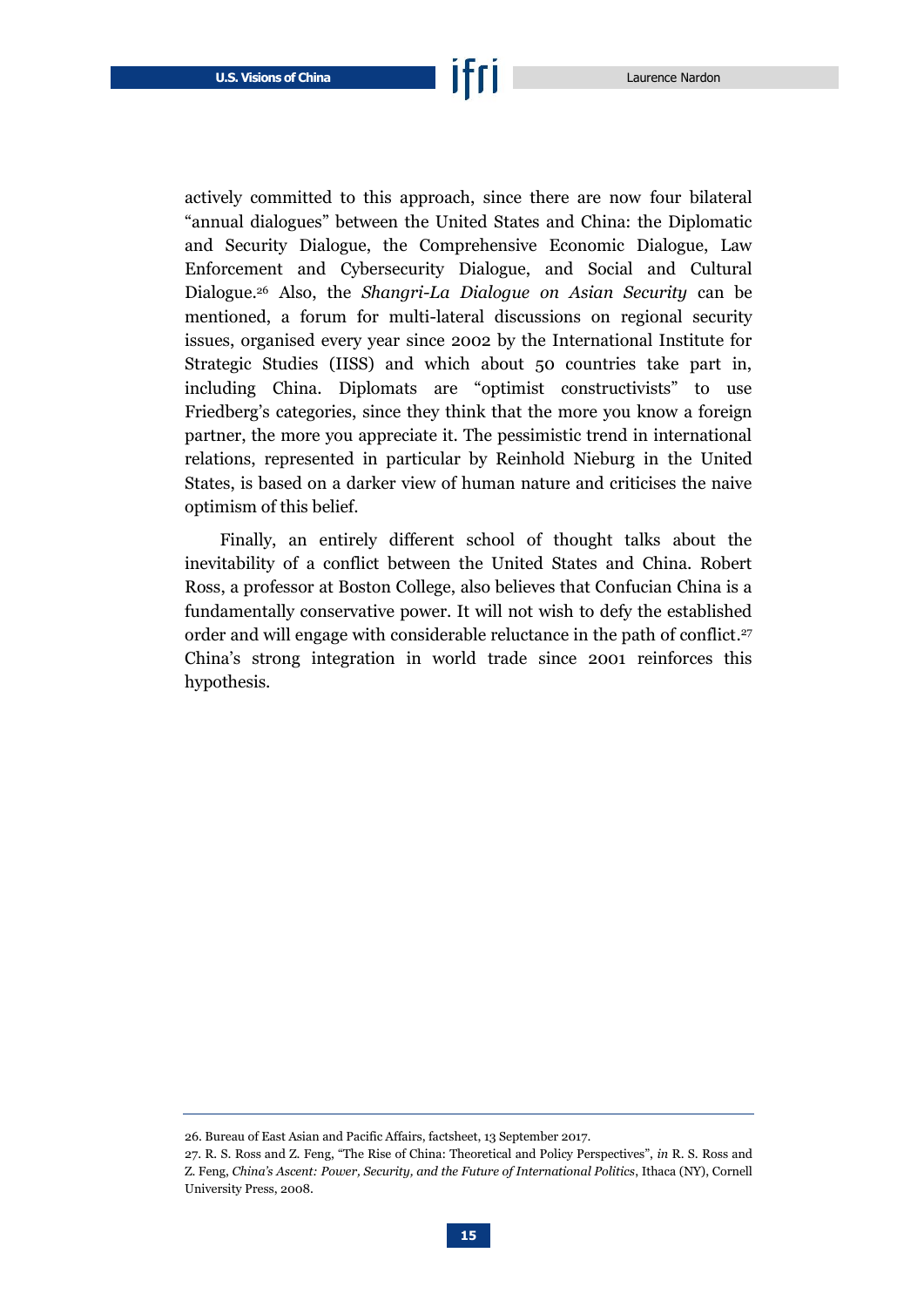## <span id="page-16-0"></span>**After 2001: China as a Trading Power**

Breaking with mercantilism – the economic theory which recommends a certain protectionism – Great Britain in the 19th century established its world domination on the principle of free trade. Communist China adopted the same approach after Mao Zedong's death in 1976. His successor, Deng Xiaoping, well-known for having said "it doesn't matter whether a cat is black or white so long as it catches mice" <sup>28</sup> decided to gradually liberalise the country's economy from 1978. "Special economic zones" were created and trade with abroad was encouraged under the principle of free trade. On 11 December 2001, China joined the World Trade Organisation (WTO) with the approval of George W. Bush's U.S. government.

The debates about extending the most-favoured-nation clause to China and its joining the WTO were however particularly intense in the United States. Proponents of the liberal economy prevailed, arguing that the opening up of China would lead to its integration into the international system and benefit the global economy. They were also among the optimists for whom the increased standard of living of the Chinese would facilitate a transition by Beijing to democracy. <sup>29</sup> Nevertheless, Deng Xiaoping provided an argument to those who believed that democracy and a market economy did not necessarily go hand in hand. Indeed, he was the main person responsible for the crackdown which fell on the Tiananmen protesters in 1989...

#### <span id="page-16-1"></span>**Evolution of Sino-U.S. trade**

Chinese imports to the United States increased fivefold between 2000 and 2016, going from \$ 100 billion to \$ 467 billion, making the United States China's largest export market. For its part, China is the United States' third

<sup>28.</sup> This phrase became such a popular saying that the author was forgotten (Emmanuel Macron attributed it to Mao Zedong in an interview with *Dépêche du Midi* in October 2015). Deng Xiaoping may have said it during a meeting of the Secretariat of the Politburo of the Chinese Communist Party in 1962.

<sup>29.</sup> See for example N. Lardy, *Integrating China into the Global Economy*, Washington D.C., Brookings Institution Press, 2002.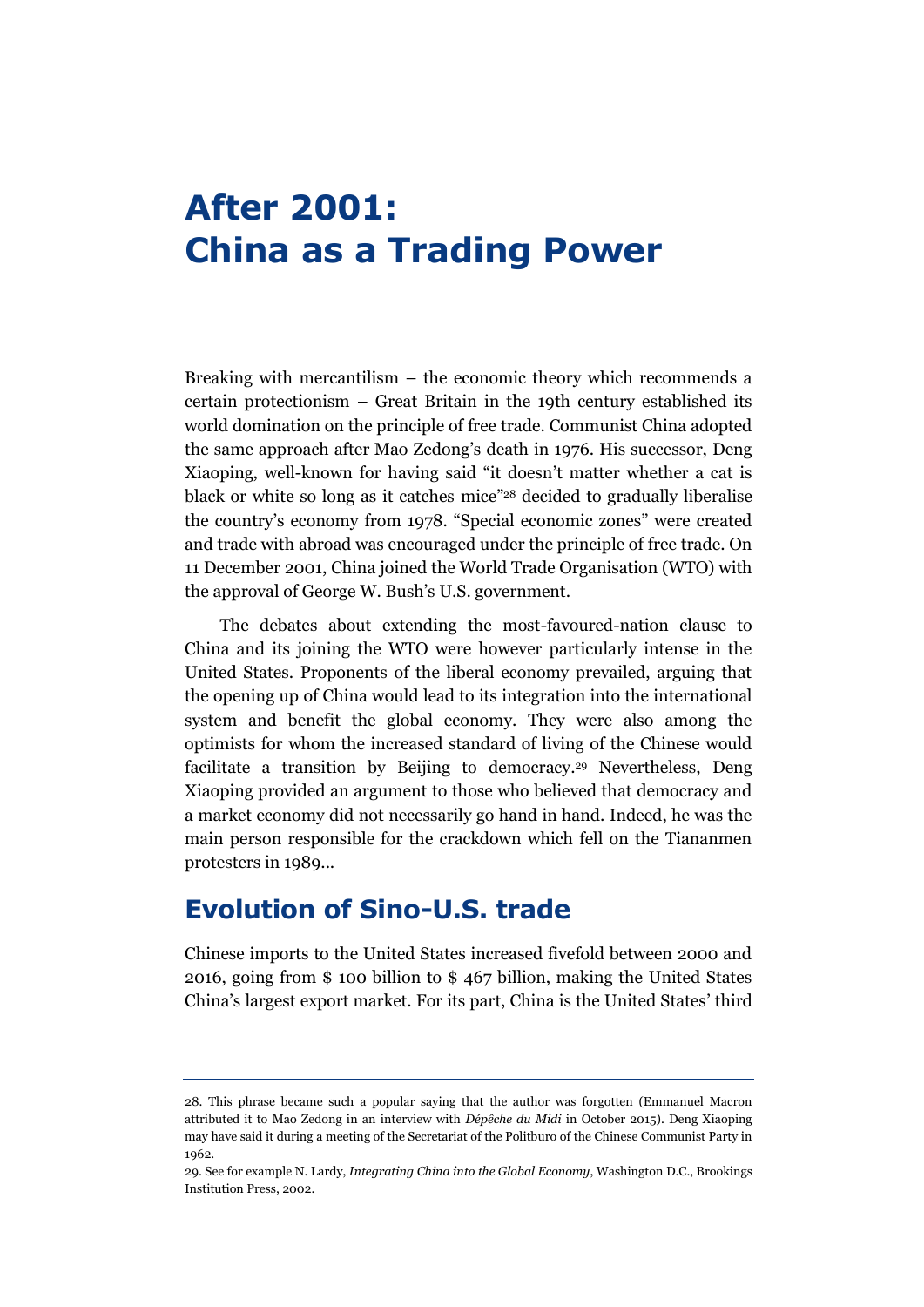largest export market, representing \$ 124 billion of goods in 2016.<sup>30</sup> Consequently, the U.S. trade deficit *vis-à-vis* China is high.

U.S. investments in China have for a long time been higher than Chinese investments in the United States, but the situation has reversed since 2014. It is difficult to make estimates because of the opacity of financial flows from China (public or private status of Chinese investors, transfer through tax havens, etc.) Nevertheless, the stock of Chinese foreign direct investment (FDI) in the United States may be \$ 100 billion in 2016. 31

China became the largest foreign holder of U.S. public debt in September 2008. From August 2016, the Chinese authorities sold a part of this debt to push up the price of their currency (contrary to what Donald Trump accused them of during his campaign) <sup>32</sup>. Since the end of 2016, China has fallen behind Japan, holding \$ 1,120 billion of U.S. Treasury securities as opposed to \$ 1,130 for Japan. 33

In 2011, analysts at the Rand Corporation argued that economic interdependence between China and the United States was so strong that the two countries were in a situation of "mutually assured economic destruction" (MAED). The expression is taken from the concept of "mutually assured destruction" (MAD), coined in the era of the nuclear duopoly between the United States and USSR to describe the balance of terror which guaranteed peace between the two great powers. <sup>34</sup> Indeed, if for example Trump's United States started a trade war by significantly increasing customs duties on Chinese imports, the Chinese economy would be affected. However, China could then sell massive amounts of U.S. Treasury securities, causing a rise in interest rates for U.S. investors. The consequences would be extremely dangerous for the economic stability of both countries. The authors of the Rand study, who are close to U.S. military circles, therefore cast doubt on the prospects of a serious conflict between the two countries.

<sup>30.</sup> Figures from the U.S. Census Bureau.

<sup>31.</sup> *Research Report on China-U.S. Economic and Trade Relations*, Ministry of Commerce of the People's Republic of China, 25 May 2017.

<sup>32</sup>. E. Porter, "Trump Isn't Wrong on China Currency Manipulation, Just Late", *The New York Times*, 11 April 2017.

<sup>33.</sup> J.-R. Chaponnière, "La Chine achète-t-elle les États-Unis ?", *Asialyst*, 16 January 2017.

<sup>34</sup>. J Dobbins, D. Gompert, D. Shlapak et A. Scobell, "Conflict with China: Prospects, Consequences, and Strategies for Deterrence", RAND, 2011, p. 8.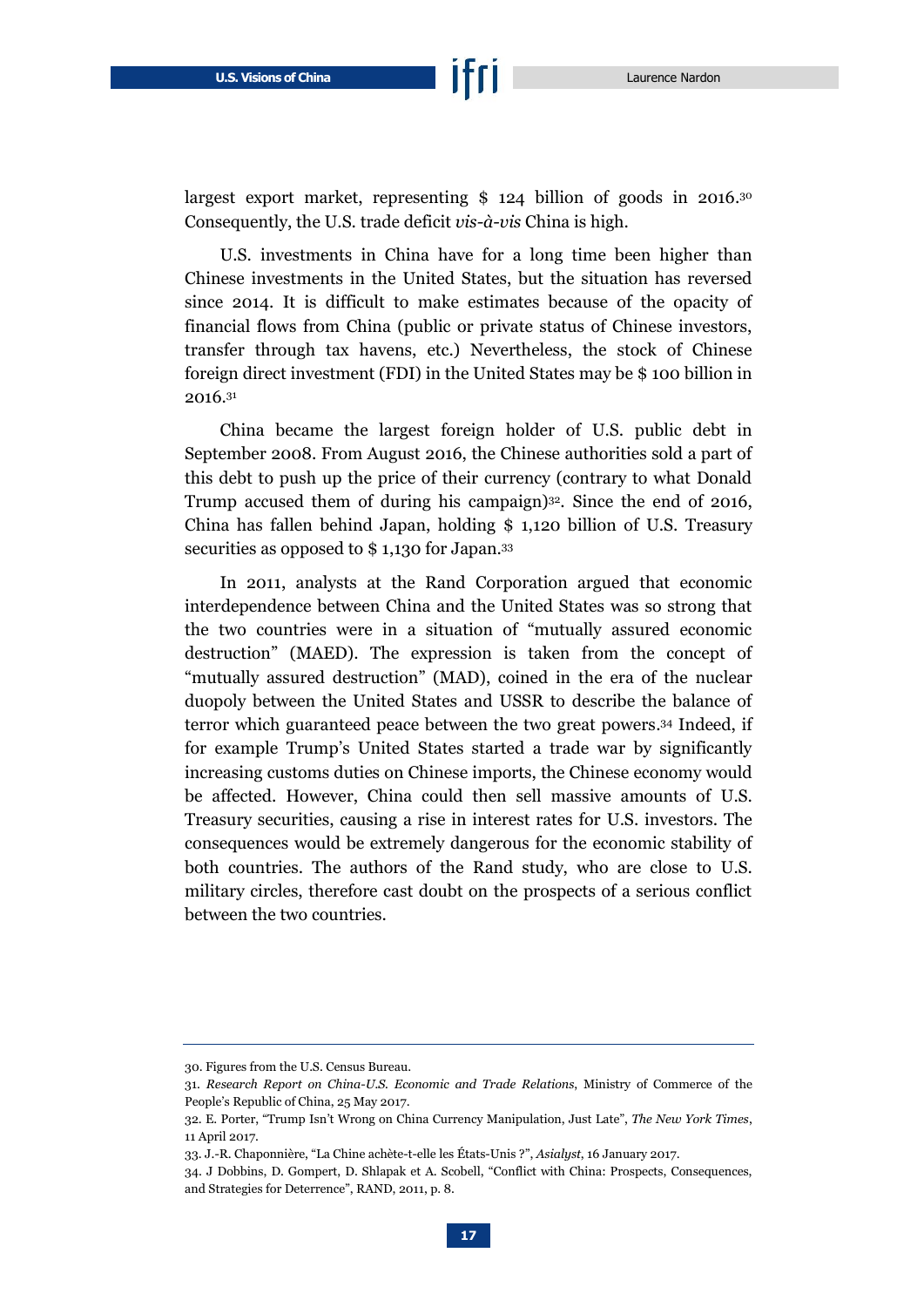## <span id="page-18-0"></span>**2011: Is the "Pivot" to Asia an Attempt at Containment?**

It was during a speech to the Australian Parliament in November 2011 that President Obama announced the initiative known as the "pivot" to Asia. <sup>35</sup> It was officially to recognise the shift in the world's centre of gravity to the Asia-Pacific theatre at the start of the 21st century. Prepared by government officials and in particular Kurt Campbell, Assistant Secretary of State for East Asian and Pacific Affairs, this new policy sought to strengthen U.S. relations with the countries of this vast region diplomatically, economically, and militarily.

The "pivot" policy indeed appeared as a thoughtful strategic response by the United States in the face of the assertion of Chinese power commercially, financially and militarily. It was a real shift in U.S. policy, ten years after China's entry into the World Trade Organisation (WTO) and the resulting tenfold increase in its power. In concrete terms, the "pivot" sought to energise the United States' allies in the region, to regulate Chinese commercial practices and to ensure a more visible U.S. military presence. Thus, the "pivot" was widely perceived in Beijing, despite Washington's denials, <sup>36</sup> as an attempt at containment.

The United States wanted firstly to improve the multi-lateral dialogue between all of the actors in the region, particularly those in the Association of Southeast Asian Nations (ASEAN). They would create, for example, stronger diplomatic relations with the south-east Asian countries, so far scarcely practised by the State Department, such as Indonesia and Vietnam, but also India and Singapore, which joined the oldest allies Japan and South Korea in the list of countries visited by U.S. officials. The first trip abroad in President Obama's second term, in November 2012, was dedicated to Cambodia, Thailand, and Myanmar, which officially became democratic with the 2010 elections. The former Burma saw the launch of a "Partnership for Democracy, Peace and Prosperity" with \$ 170 million over two years.

<sup>35</sup>. The term "pivot" was then replaced by *"rebalancing"* to Asia to take the Europeans' sensitivity into account.

<sup>36.</sup> See the comments made by Ely Ratner, from the Center for a New American Security, during Ifri's annual U.S. conference on 7 December 2012, available at: [www.dailymotion.com.](http://www.dailymotion.com/video/xxcb9c#.URjY7PK_HdU)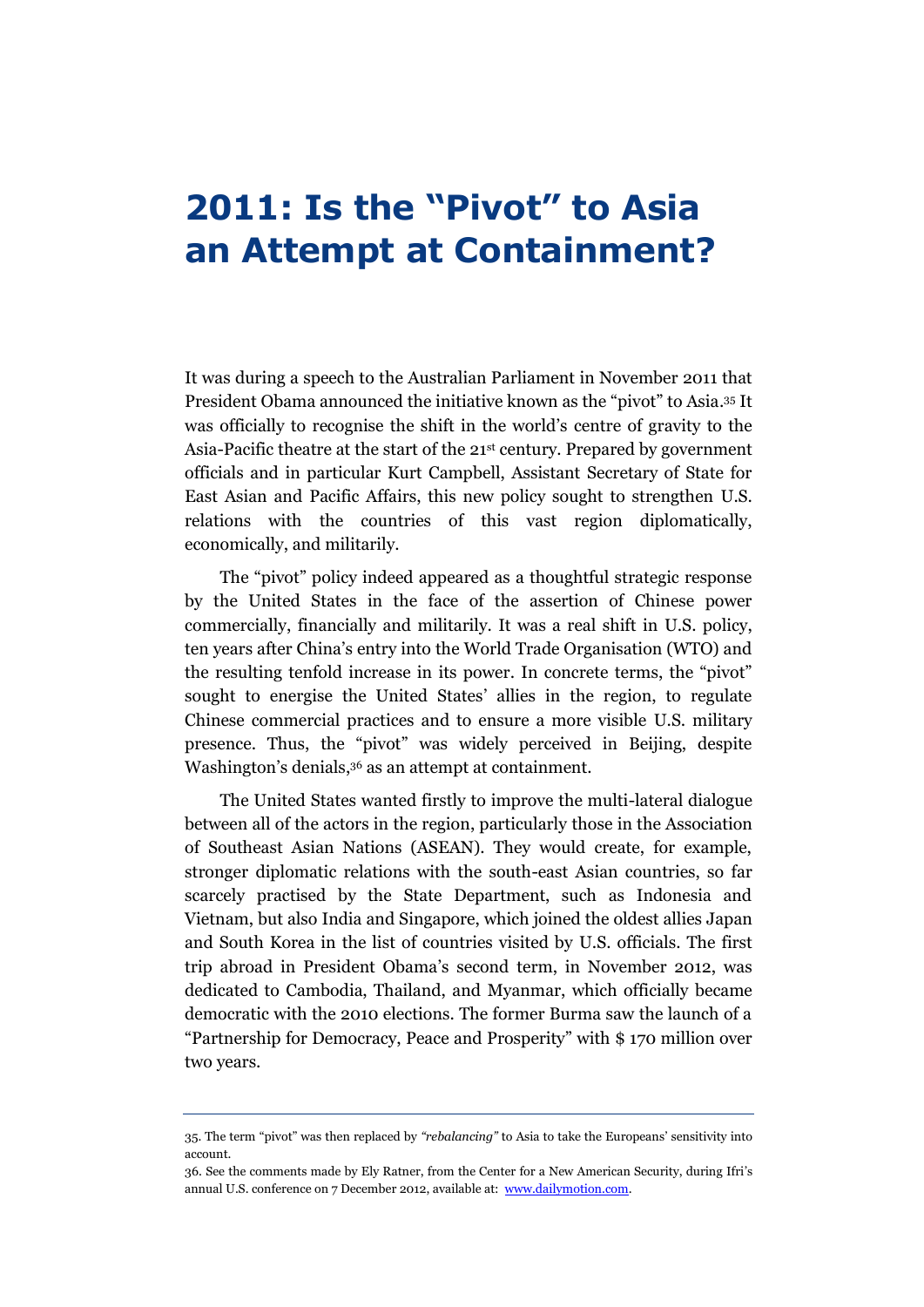At a time when some of these countries were in the midst of an economic recovery, trade links also had to be increased. The United States had already concluded a free trade agreement with South Korea in March 2012. They also started to negotiate an extremely ambitious free trade agreement, bringing together some 15 states around the Pacific except China. It was the *TransPacific Partnership* or TPP.

Lastly, the "pivot" contained a military component, which eventually planned to station 60% of the U.S. naval forces in the Asia-Pacific region as opposed to 40% nowadays. These forces would be redistributed within the area, with a reduced U.S. military presence in Japan and South Korea, and strengthened in the Philippines and Australia. They would draw on the socalled new "Air Sea Battle" doctrine which was unveiled in the *Quadrennial Defense Review* in 2010.

The impetus of the "pivot" to Asia, however petered out at the start of Obama's second term. The teams were no longer the same: Kurt Campbell's successor at the State Department, Danny Russel, did not have the same impact. The Secretary of State, John Kerry, was more involved in the Middle Eastern crises than in Asian politics. The U.S. military budget was too restricted by the sequestration procedures then initiated by Congress to be able to realise the intended redeployments. As for the TPP project, it would be challenged by the new enemies of free trade.

Furthermore, the United States had a lot to ask of China: a constructive role to bring North Korea to the negotiating table; a devaluation of its currency to help revive the global economy; the negotiation of the best commercial practices and the cessation of cyberattacks, etc. In the years 2012-2016, we thus saw diplomats favourable to dialogue with China get the upper hand of the "hawks" in Washington.

Kurt Campbell, who Hillary Clinton would have approached during the 2016 campaign to be her future Secretary of State, nevertheless remains convinced of the merit of a priority rapprochement with the other Asian countries, China's neighbours. He published a book called *The Pivot: The Future of American Statecraft in Asia* in June 2016. It was a real roadmap for a reset of the "pivot" policy. Campbell would not have the opportunity to apply it: in November 2016, U.S. voters brought Donald Trump to power.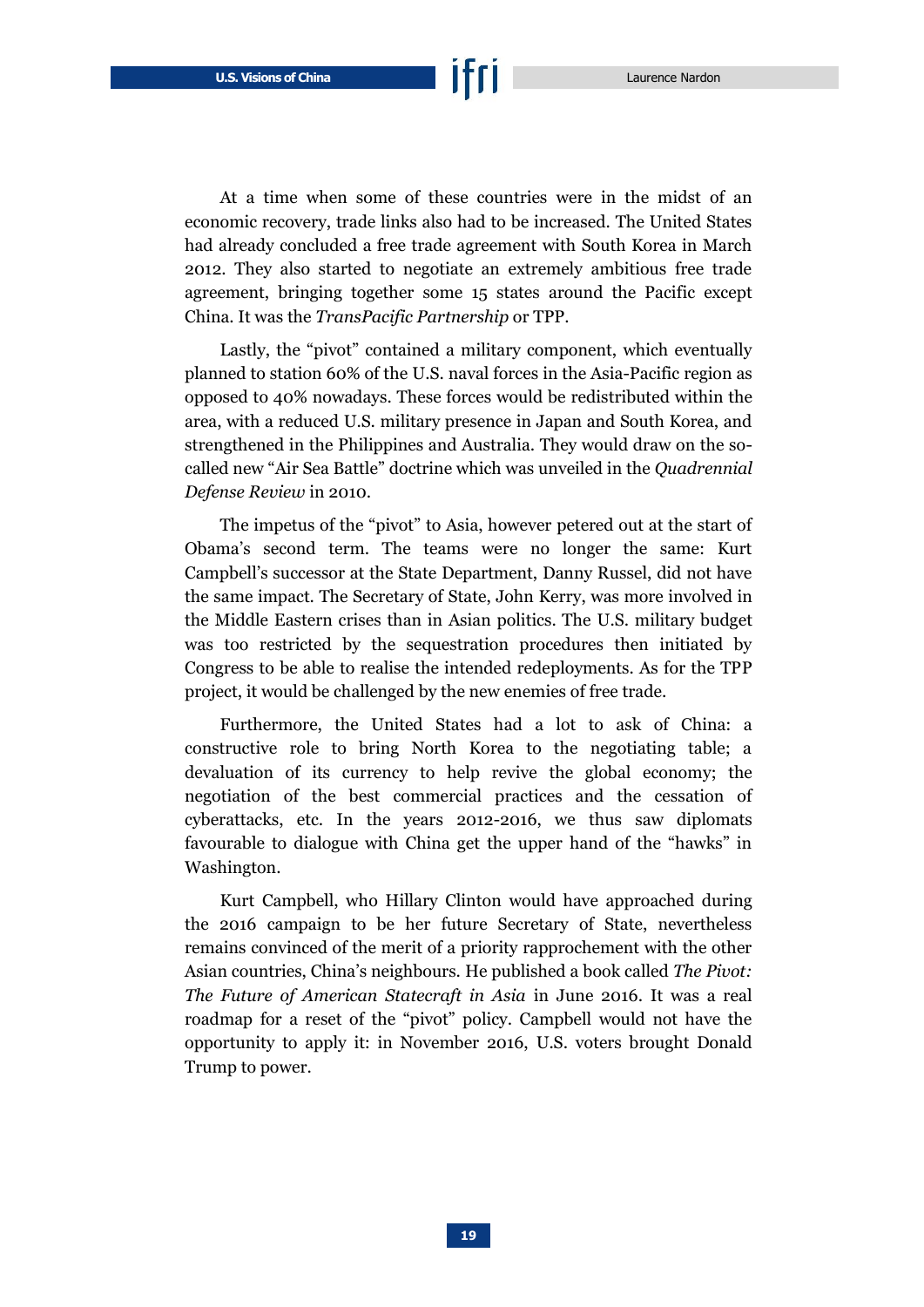## <span id="page-20-0"></span>**2016: Donald Trump Against China's Free Trade Posture**

The candidate Trump made attacks on China one of the *leitmotifs* of his 2016 campaign. He accused the latter of lowering the rate of its currency in order to bolster its exports (which was true from 2000 to 2014, but ceased to be so afterwards) <sup>37</sup> and stated that he would put China on the list of "currency manipulators" from his first day in the White House, an action which makes retaliatory measures possible. He also wanted to impose new and exorbitant customs duties on Chinese products – up to  $45\%$  according to some of his speeches – to end Chinese social *dumping* that attracts U.S. manufacturing plants. This priority given to economic and trade issues, opening up the possibility of a return to protectionism, has led to comparisons with Alexander Hamilton's political choices in the early years of the republic of the United States. 38

Furthermore, this atypical candidate was questioning the U.S. bilateral security alliances with Japan and South Korea, and stated that he would suspend U.S. maritime patrols in the South China Sea. <sup>39</sup> Trump's Chinese policy was therefore clearly rooted in his Jacksonian vision of the United States, seeing the world as the place of the clash of powers, but reluctant to intervene, additionally having no interest in the promotion of democracy.

However, Donald Trump's hostility greatly reduced when he took office. During the bilateral Mar-a-Lago summit in April 2017, he was cordial with President Xi Jinping. He stated on this occasion that he was going on a 12-day trip to Japan, South Korea, China, Vietnam (for the Asia-Pacific Economic Co-operation Summit – APEC) <sup>40</sup> and to the Philippines

<sup>37</sup>. E. Porter, "Trump Isn't Wrong on China Currency Manipulation, Just Late", *op. cit*.

<sup>38.</sup> Walter Russel Mead theorised the existence of four schools of thought of U.S. foreign policy, embodied respectively by Presidents Thomas Jefferson, Andrew Jackson and Woodrow Wilson, and by the Secretary of the Treasury, Alexander Hamilton. See for example W. Russell Mead, "Hamilton's Way", *World Policy Journal*, Autumn 1996.

<sup>39.</sup> The *Freedom of Navigation Operations* (FONOP) conducted by the United States were resumed in May 2017. See A. Panda, "The U.S. Navy's First Trump-Era South China Sea FONOP Just Happened: First Takeaways and Analysis", *The Diplomat*, 25 May 2017, available at: [https://thediplomat.com.](https://thediplomat.com/2017/05/the-trump-administrations-first-south-china-sea-fonop-is-here-first-takeaways-and-analysis/) 

<sup>40.</sup> The *Asia-Pacific Economic Co-operation* (APEC) is an economic forum established in 1989 which brings together 21 countries from North and South America, Oceania and Asia. Russia, China and the United States are members.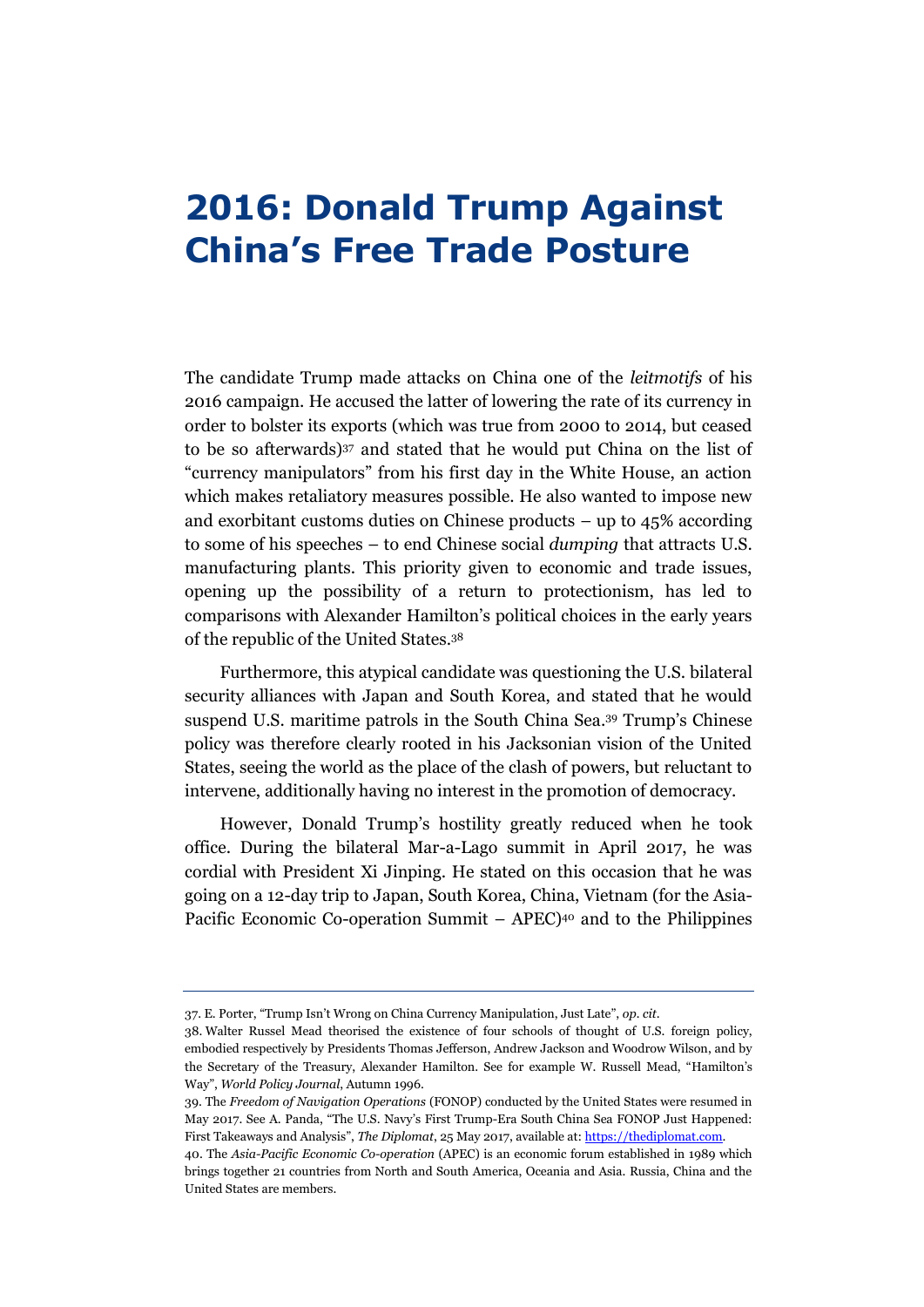(for the ASEAN summit<sup>41</sup> and the East Asia summit)<sup>42</sup> in November 2017. The issuing of registered "Ivanka" and "Trump" trademarks in China and the search for Chinese investors for the President's son-in-law, Jared Kushner's, real estate projects were mentioned as important factors in Trump's friendliness towards Xi Jinping. 43

However, since the summer of 2017, relations with Beijing have deteriorated yet again. It would seem that after having cultivated the hope that China could settle the problem raised by North Korea's nuclear and ballistic programme, Donald Trump is disappointed. Consequently, the U.S. president proceeded in July with naval manoeuvres, described as provocative by Beijing, authorised arms sales to Taiwan, announced sanctions against a Chinese bank accused of having indirectly facilitated Pyongyang's ballistic programme<sup>44</sup> – not counting his inflammatory tweets against Xi Jinping...

#### <span id="page-21-0"></span>**The TPP at risk**

The TransPacific Partnership (TPP) project was caught up in the major turnaround in Western public opinion *vis-à-vis* the principle of free trade – a turnaround which resulted in the negotiations conducted by the United States and the European Union (EU) on the *Transatlantic Trade and Investment Partnership* (TIPP) being stopped; created problems for the ratification of the *Comprehensive Economic and Trade Agreement*, CETA) between the EU and Canada; and led to a renegotiation of the North American Free Trade Agreement (NAFTA), and soon the free trade agreement with South Korea.

One of the main criticisms made about free trade by the populist opinions and politicians in the West is that it has led to the relocation of production plants to developing countries where salaries are considerably lower, thus putting workers in the secondary sector in developed countries out of work. This criticism is rejected by traditional economic theories, like that of "creative destruction" that Joseph Schumpeter presented in his book *Capitalism, Socialism and Democracy*45. He explains that the lost jobs will be replaced by more qualified and better paid jobs. Other

<sup>41.</sup> The *Association of South-East Asian Nations* (ASEAN), which was established in 1967, brings together Burma, Brunei, Cambodia, Indonesia, Laos, Malaysia, the Philippines, Singapore, Thailand and Vietnam.

<sup>42.</sup> The East Asia summits bring together the ASEAN countries, China, Japan, South Korea, Australia, New Zealand and India. Russia and the United States have been members since 2011.

<sup>43</sup>. A. J. Nathan, "The Chinese World Order", *The New York Review of Books*, 12 October 2017.

<sup>44</sup>. C. Puyette, "Pékin, ulcéré par les 'provocations' de Washington", *Le Figaro*, 3 July 2017.

<sup>45.</sup> J. Schumpeter, *Capitalism, Socialism, and Democracy*, New York, Harper & Row, 1942.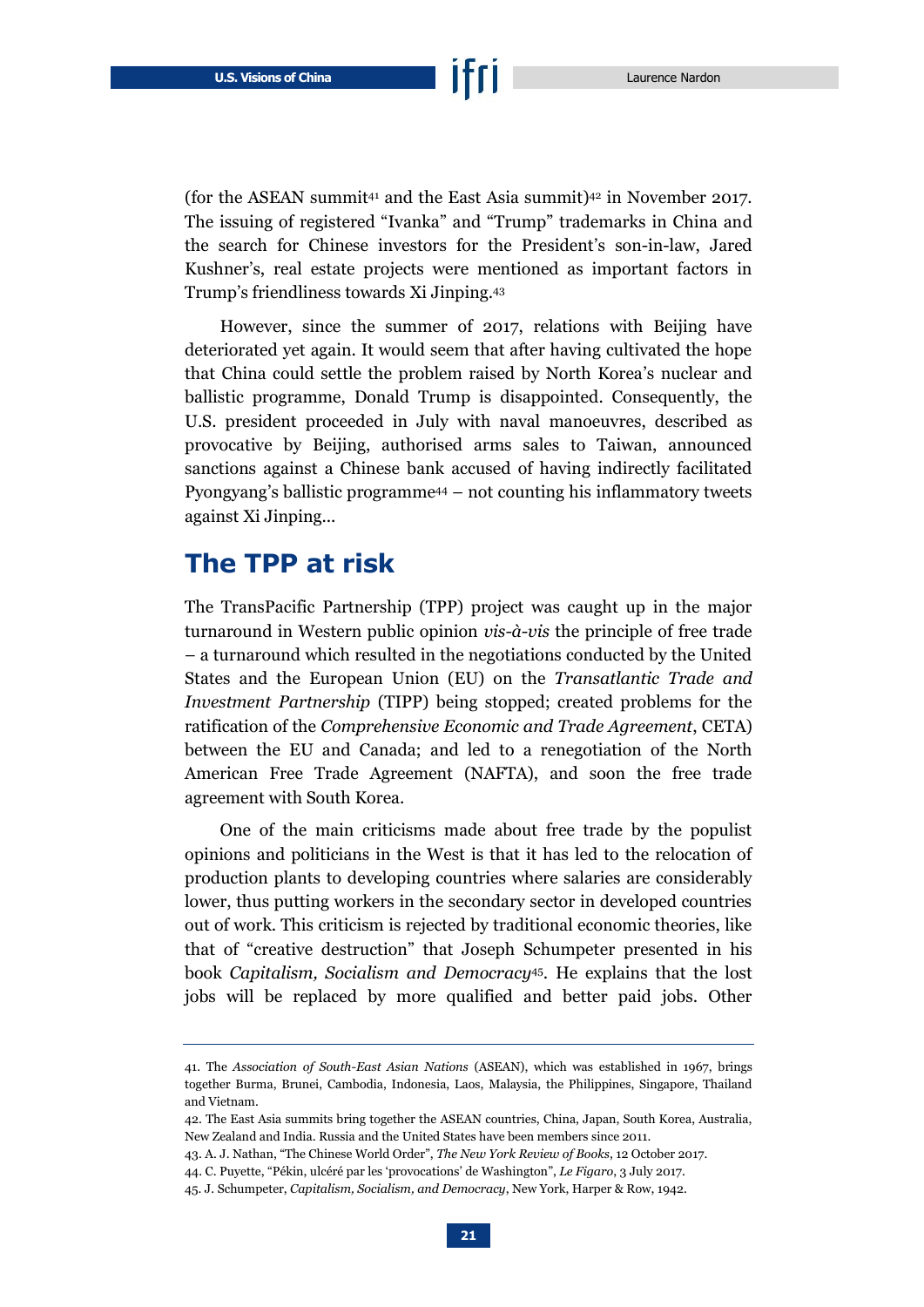observers emphasise that many of the jobs destroyed in industry have been through automation and robotization of production functions.

However, a recent study by researchers affiliated to Massachusetts Institute of Technology (MIT) concludes that a million jobs were directly destroyed and 2.4 million jobs indirectly in the United States due to relocation to China. <sup>46</sup> This study signed by legitimate economists has just confirmed what the U.S. working class – both followers of Donald Trump and the left-wing populist Bernie Sanders during the 2016 U.S. presidential campaign – wanted to say. It partly explains the turnaround in U.S. opinion on the issue of free trade and protectionism.

Already weakened by this change of attitude, TPP saw the United States withdraw from its framework through an executive order from President Trump on 23 January 2017. The other parties to the treaty, i.e., Canada, Mexico, Chile, Peru, Australia, New Zealand, and for Asia, Brunei, Vietnam, Malaysia, Singapore and Japan, say they want to continue to implement the agreement, in the hope that the United States might join again in the future. Nevertheless, the U.S. withdrawal has significantly weakened the general design of the partnership.

The purpose of TPP was to impose on China from the outside and without it having a say, a regulated trading framework, obeying common values and norms based on Anglo-Saxon law. In a totally counterproductive way for the United States, the U.S. withdrawal gives room for manoeuvre to Chinese commercial ambitions throughout the region, including its trade practices which do not particularly comply with the standards in force.

#### <span id="page-22-0"></span>**Chinese trade initiatives**

As President Xi Jinping hammered home during his speech to the World Economic Forum at Davos in January 2017, China is now asserting itself as the true champion of free trade. It has implemented bilateral agreements with many countries and blocs, such as ASEAN (2010), New Zealand (2008), Australia and South Korea (2015), Taiwan (2010), and concluded two *"closer economic partnership agreements*" (CEPA) with Hong Kong and Macao in 2015.

<sup>46.</sup> D. H. Autor, D. Dorn and G. H. Hanson, "The China Shock: Learning from Labor Market Adjustment to Large Changes in Trade", *NBER Working Paper*, No. 21906, January 2016.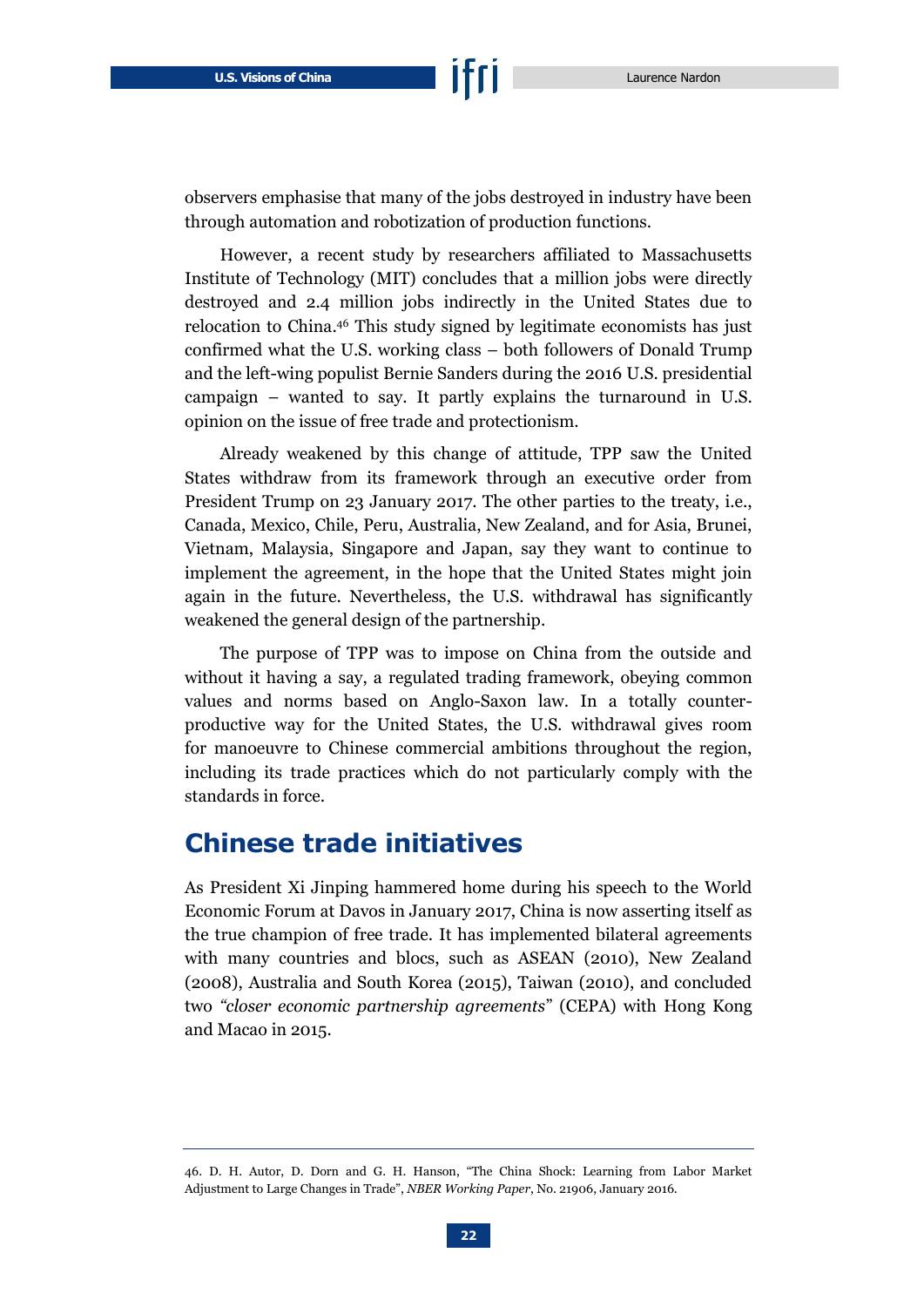China is also engaged in negotiations with its neighbours in the Asia-Pacific zone<sup>47</sup> to conclude a *Regional Comprehensive Economic Partnership* (RCEP). The RCEP, which has been discussed since 2012 and whose signature is announced for the end of 2017, appears as a kind of alternative to TPP. It differs from it significantly, as it mainly aims to reduce customs duties, offering very little opening up of public markets, no harmonisation of standards or agreements on employment, environmental, or intellectual property law. The presence of democracies like Australia, New Zealand, Japan, South Korea, and India around the negotiating table, committed to respecting the norms of international law will complicate the task for Beijing.

According to Valérie Niquet, a senior research fellow at the Foundation for Strategic Research (RSR), China is acting cynically. It is looking to implement free trade agreements with very little regulation, in order to take maximum advantage of its trade with the entire outside world48. The researcher, Marc Lanteigne, is less negative about Chinese motivations, since he explains in a recent book<sup>49</sup> that Xi Jinping's China wants to stop being an actor which shakes up or accepts the rules ("*normshaker*" or "*norm-taker"*) in order to become a responsible actor which forms the rules ("*norm-shaper"*). The slogans of the Chinese leaders confirm this development, from when Deng Xiaoping kept a low profile (literally "flee the light and look for the shadow"), to Xi Jinping nowadays wishing "to make his contribution enthusiastically".<sup>50</sup>

As a symbol of this new assertion of Chinese power in the world, the vast Chinese initiative for the development of the New Silk Roads must be mentioned. <sup>51</sup> This project, which was discussed and then started in 2013, intends to develop a maritime and land route, that is to say, *"One Belt, One Road"* (OBOR) to integrate China in successful trade relationships with the

<sup>47.</sup> The countries negotiating the RCEP are China, the ten ASEAN member countries, as well as India, Japan, South Korea, Australia and New Zealand.

<sup>48.</sup> Interview with Valérie Niquet, Senior Research Fellow at the Foundation for Strategic Research, 26 September 2017.

<sup>49.</sup> M. Lanteigne, *Chinese Foreign Policy, an Introduction*, London, Routledge, 3rd edition, 2015.

<sup>50.</sup> J.-P. Cabestan, *La politique internationale de la Chine. Entre intégration et volonté de puissance*, Paris, Presses de Sciences Po, 2015, p. 109-110.

<sup>51.</sup> The United States had developed their own New Silk Roads project in 2011 to accompany then their planned departure from Afghanistan. The "New Silk Road Initiative" was planned to promote Afghan economic development by integrating the country in a network of roads and energy transport systems linking it to other Central Asian countries. Connectivity was the key word. The CASA-1000 project, for example, was to transfer the electricity produced by the hydroelectric dams in Kyrgyzstan and Tajikistan to Pakistan and Afghanistan. However, the work is not progressing as well as expected. See M. Boulègue, "U.S. Engagement towards Central Asia: No Great Game after All?", *Chronique américaine*, Ifri, 7 October 2015, available at[: www.ifri.org.](http://www.ifri.org/en/publications/editoriaux/chroniques-americaines/us-engagement-towards-central-asia-no-great-game#sthash.oCrz2vlV.dpbs)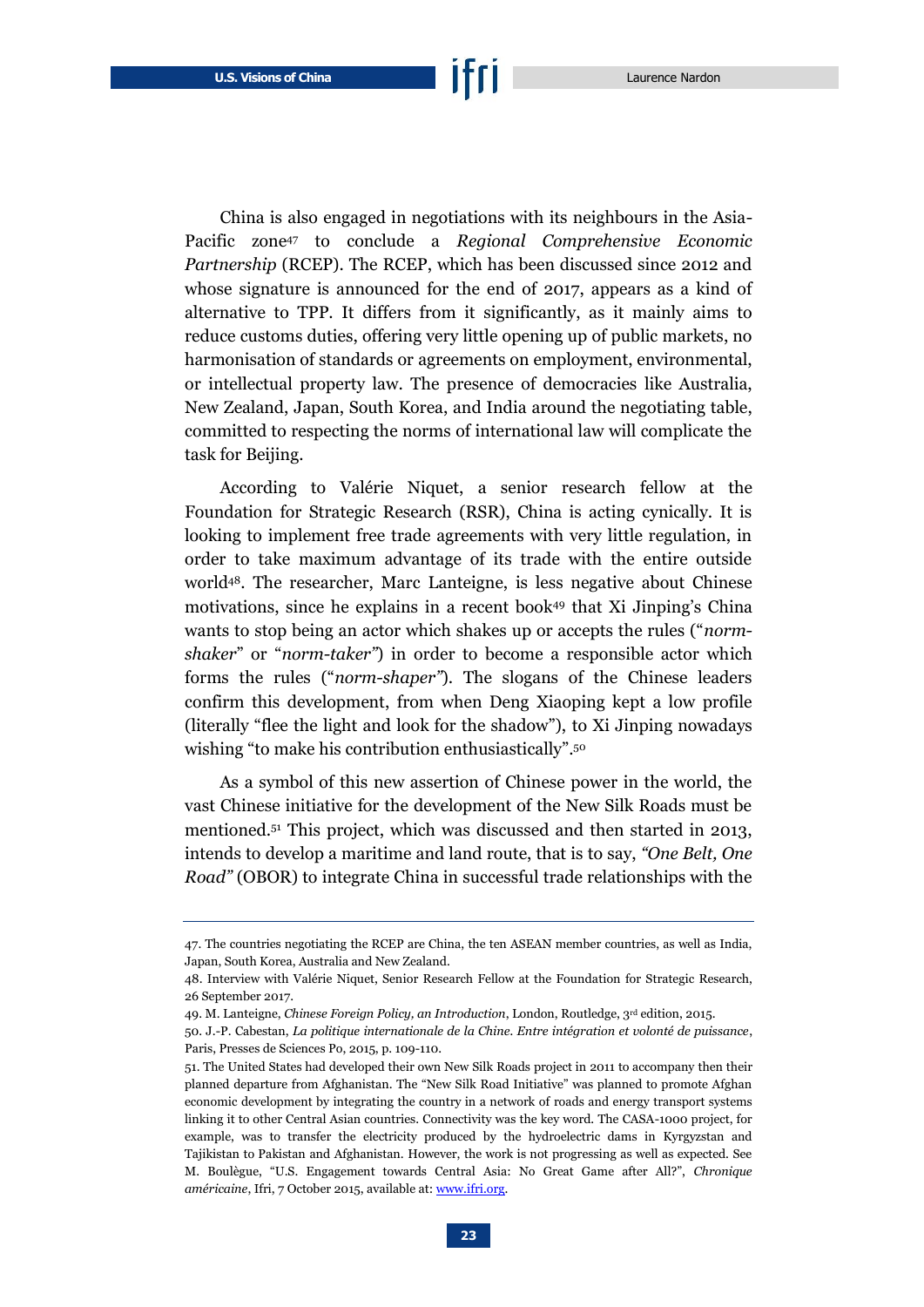rest of Asia and up to Europe via Africa. For this, roads and ports, as well as all the related infrastructure needs to be built. The OBOR initiative resulted in the foundation in 2014 of the *Asian Infrastructure Investment Bank* (AIIB), which intends to double the operations of the World Bank, the IMF, and the Asian Development Bank in the region. The AIIB has provided a funding capacity of \$ 100 billion for all of the OBOR projects.

The actual progress of the New Silk Roads is difficult to assess. <sup>52</sup> Some of the expected investments in poor countries, where profitability prospects are low, are long overdue. Other projects are accused of only benefiting Chinese companies sent to the host countries where the infrastructure is built. Nevertheless, a sign of importance accorded to it by foreign countries is that no less than 29 Heads of States were present alongside Xi Jinping at the first official forum of the "Belt and Road Initiative" Forum which was held in Beijing on 14 and 15 May, including Vladimir Putin and Recep Tayyip Erdogan. 53

<sup>52.</sup> See on this subject: A. Ekman, F. Nicolas, J. Seaman, *et al.*, "Three Years of China's New Silk Roads: From Words to (Re)action?", *Études de l'Ifri*, February 2017, available at [: www.ifri.org.](http://www.ifri.org/en/publications/etudes-de-lifri/three-years-chinas-new-silk-roads-words-reaction#sthash.86xp6AOD.dpbs)  53. The United States sent the Senior Director for Asia at the National Security Council, Mark [*sic:*  Matthew] Pottinger.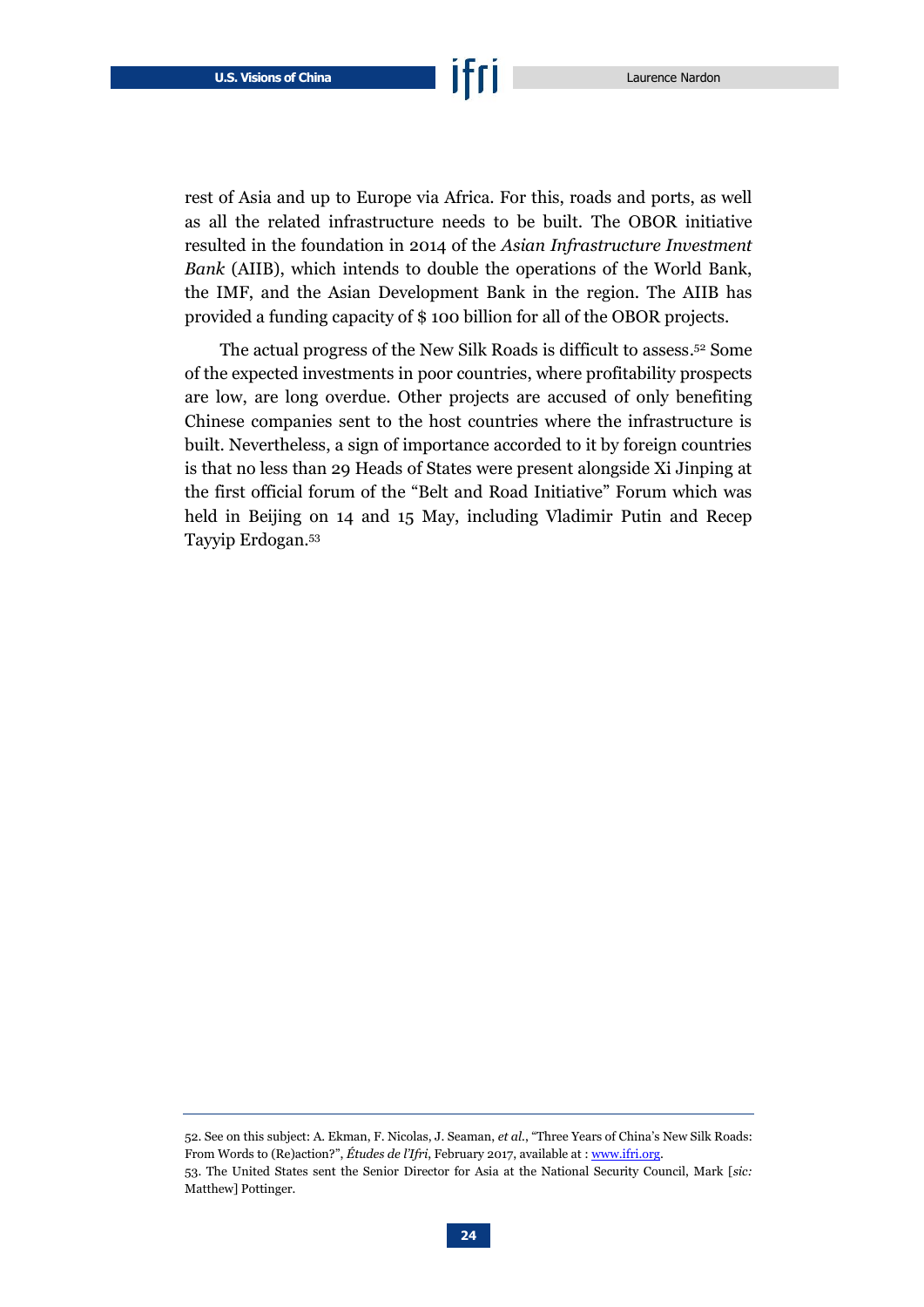## <span id="page-25-0"></span>**2017: Despite Pyongyang, a Return to the Issue of Trade**

From Spring 2017, all issues of debate between the United States and China, including the very delicate issues of Washington's relationship with Taiwan and Chinese territorial claims in the South China Sea, have been relegated to the background. Indeed, relations between the United States and North Korea have deteriorated markedly, caused by the series of nuclear and ballistic tests conducted by the Pyongyang regime.

Since the 1960s, North Korea has conducted a vast armament effort to protect itself in an environment that it perceives as very hostile. Its nuclear ambitions led it to withdraw from the Treaty on the Non-Proliferation of Nuclear Weapons (NPT) in 2003. The six-party talks (United States, Russia, China, Japan, South Korea and North Korea) between 2003 and 2009 did not put an end to its nuclear and ballistic programmes. No less than five ballistic missile tests took place between March and July 2017, followed by a nuclear test on 3 September. The situation is obviously very worrying for South Korea and Japan, as well as for the United States, which could now be hit by a North Korean intercontinental ballistic missile.

For Washington, China naturally appears as a mediator on the North Korean issue, as much by its geographical and ideological proximity, influencing factors, as by the exercise of economic sanctions. Indeed, North Korea sends 92% of its exports to China (seafood, coal and minerals, clothing) while China supplies North Korea with oil products. However, the sanctions announced by Beijing were not necessarily implemented. If the United States' room for manoeuvre over China is low, that of China over North Korea is impossible to assess from the outside, and perhaps is likely to be the same.

Therefore, Trump has returned to blaming China for his ineffectiveness, or even his inaction. During his official trip in November 2017, it seems however that the U.S. president again focused most of his message on the issue of the U.S. trade deficit *vis-à-vis* many Asian countries, mainly China, and on the need to rebalance trade in a way favourable to the United States. As far as he is concerned, the strategic debate on China is closed: China remains above all a commercial adversary in a world of economic balance of power. In his eyes, international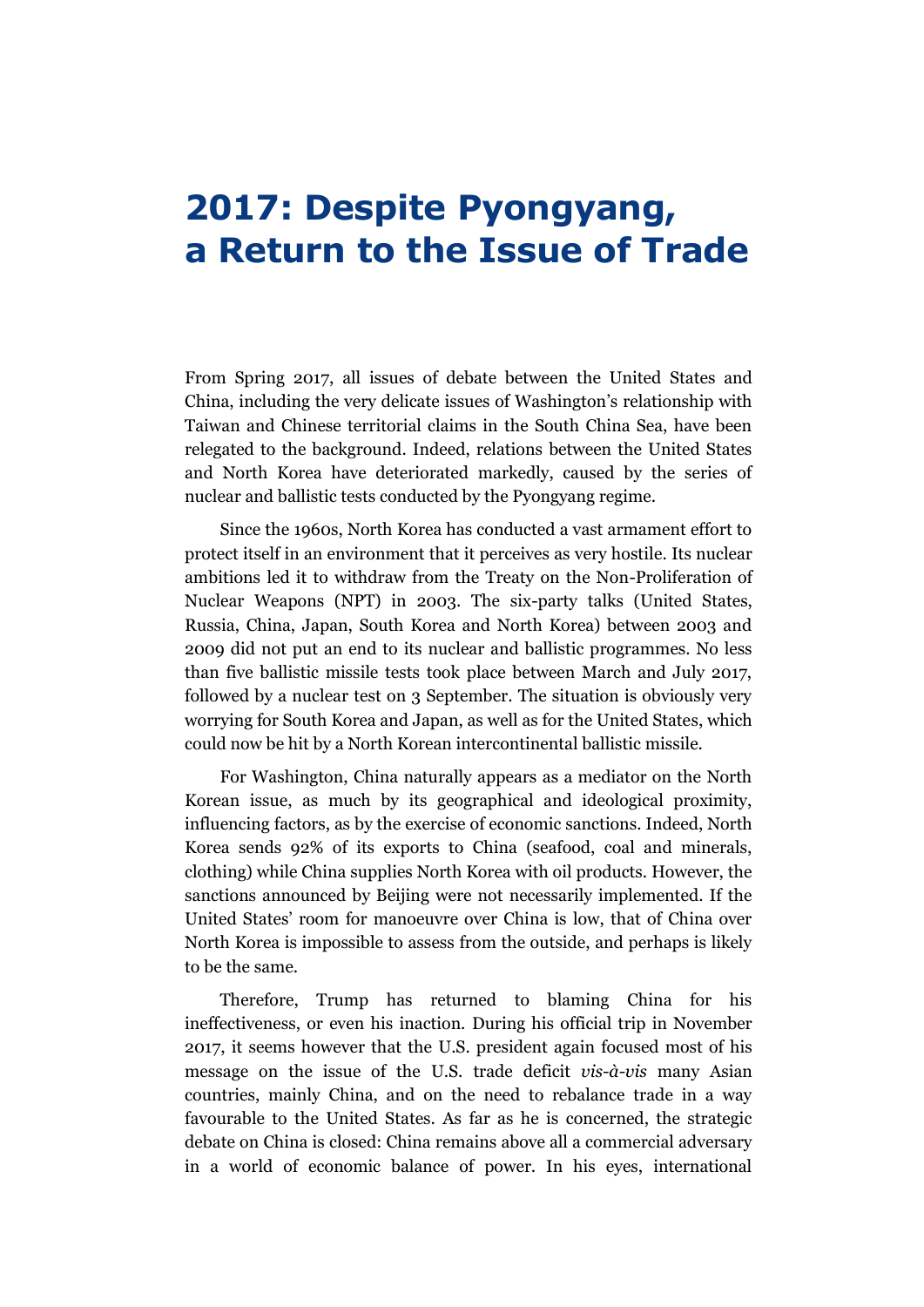relations functions as communicating vessels, where the weakening of one party is reflected in the strengthening of the other. The rise of China can only be to the detriment of the United States.

But, where President Obama's "pivot" policy was actively seeking to restrict Chinese ambitions in the Asia-Pacific zone, Trump's withdrawal seems counter-productive.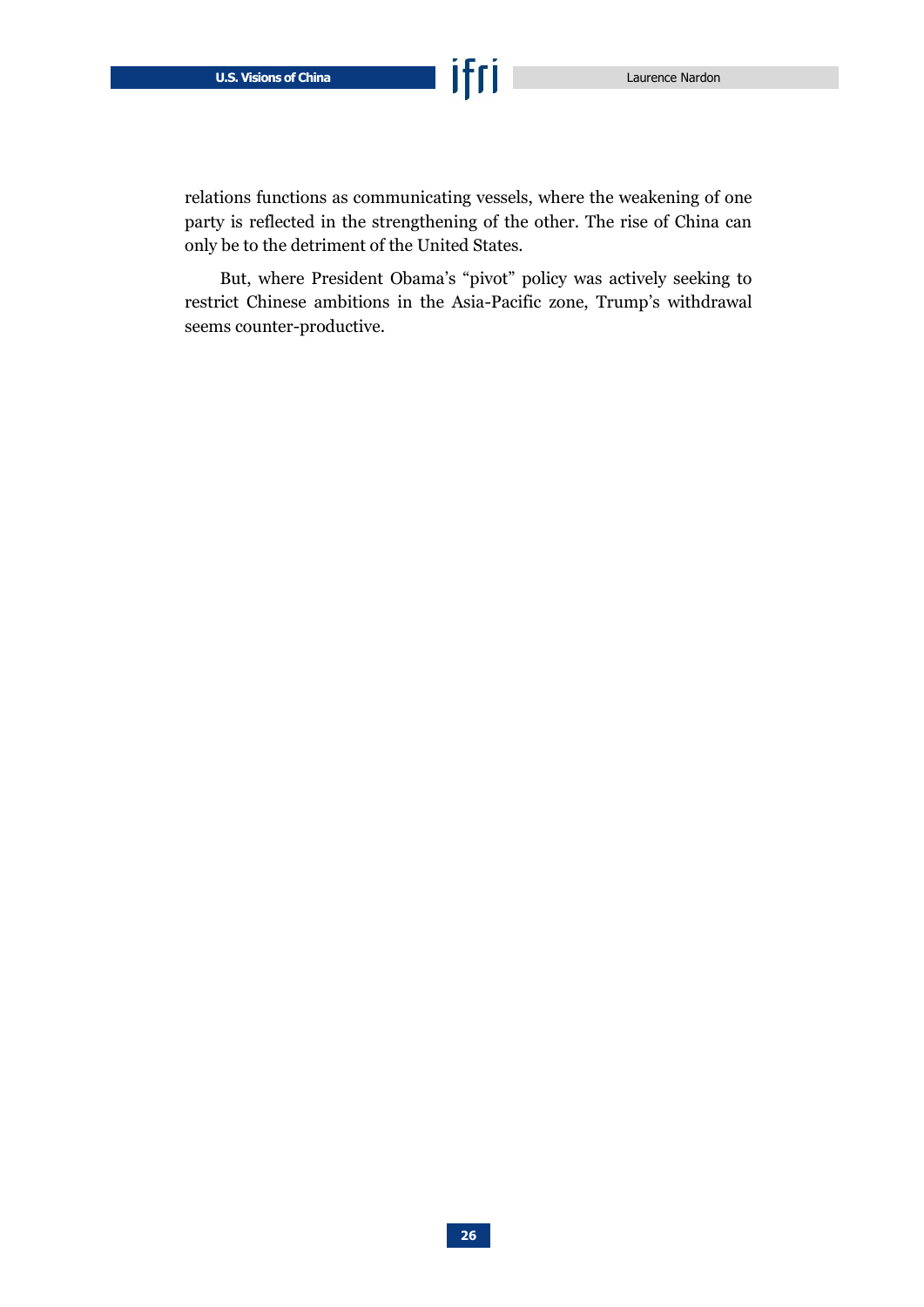### **The** *Potomac Papers Collection*

Corentin Sellin, "Trump : candidat des pauvres, président des riches ?", No. 30, June 2017.

Corentin Sellin, "Trump et l'électorat populaire blanc", No. 29, September 2016.

Maya Kandel, "Obama face au terrorisme : chronique d'un échec ?", No. 28, September 2016.

Anne Deysine, "Les nominations à la Cour suprême, enjeu des élections de 2016", No 27, June 2016.

Éric Rouby and Adrien Schu, "Présidentielles 2016 : le Parti républicain et la politique étrangère", No 26, April 2016.

Renaud Beauchard, "Entre citoyenneté et classe moyenne : les défis du futur président", No 25, February 2016.

Marie-Cécile Naves, "Le programme économique des Républicains, quelles idées pour 2016 ?", No 24, January 2016.

Laurence Nardon, "Comment votent les Américaines ?", No. 23, September 2015.

Jeffrey Mankoff, "U.S.-Russia Relations: The Path Ahead After the Crisis", No. 22, December 2014.

Éric Gatefin, "*Homeland*, une série de l'ère Obama", No. 21, September 2014.

Olivier Sichel, "L'échiquier numérique américain. Quelle place pour l'Europe ?", No. 20, September 2014.

Laurence Nardon, "Réduire la taille des portions, les guerres alimentaires aux États-Unis", No. 19, July 2014.

Guy Hervier, "Ohio : la renaissance ?", No. 18, October 2013.

Aurélie Godet, "La crise idéologique du Parti républicain", No. 17, June 2013.

Gabrielle Durana, "États-Unis : le rôle de l'État dans le soutien à l'innovation", No. 16, April 2013.

Schwartz, "Don't Bank on Change: Finance and Regulatory Reform in the U.S.", No. 15, September 2012.

Anne-Lorraine Bujon, "L'irrésistible ascension des mormons américains", No. 14, June 2012.

Anne Deysine, "Argent et élections aux États-Unis : la campagne de 2012", No. 13, June 2012.

Nicol C. Rae, "The Democratic Party under Obama and Beyond", No. 12, March 2012.

Gilbert N. Kahn, "Jewish Activism in the United States: Is J Street a Passing Phenomenon?", No 11, February 2012.

Laurence Nardon, "Le conservatisme texan", No 10, January 2012.

**Follow the latest news of the United States program on Twitter: @LaurenceNardon**